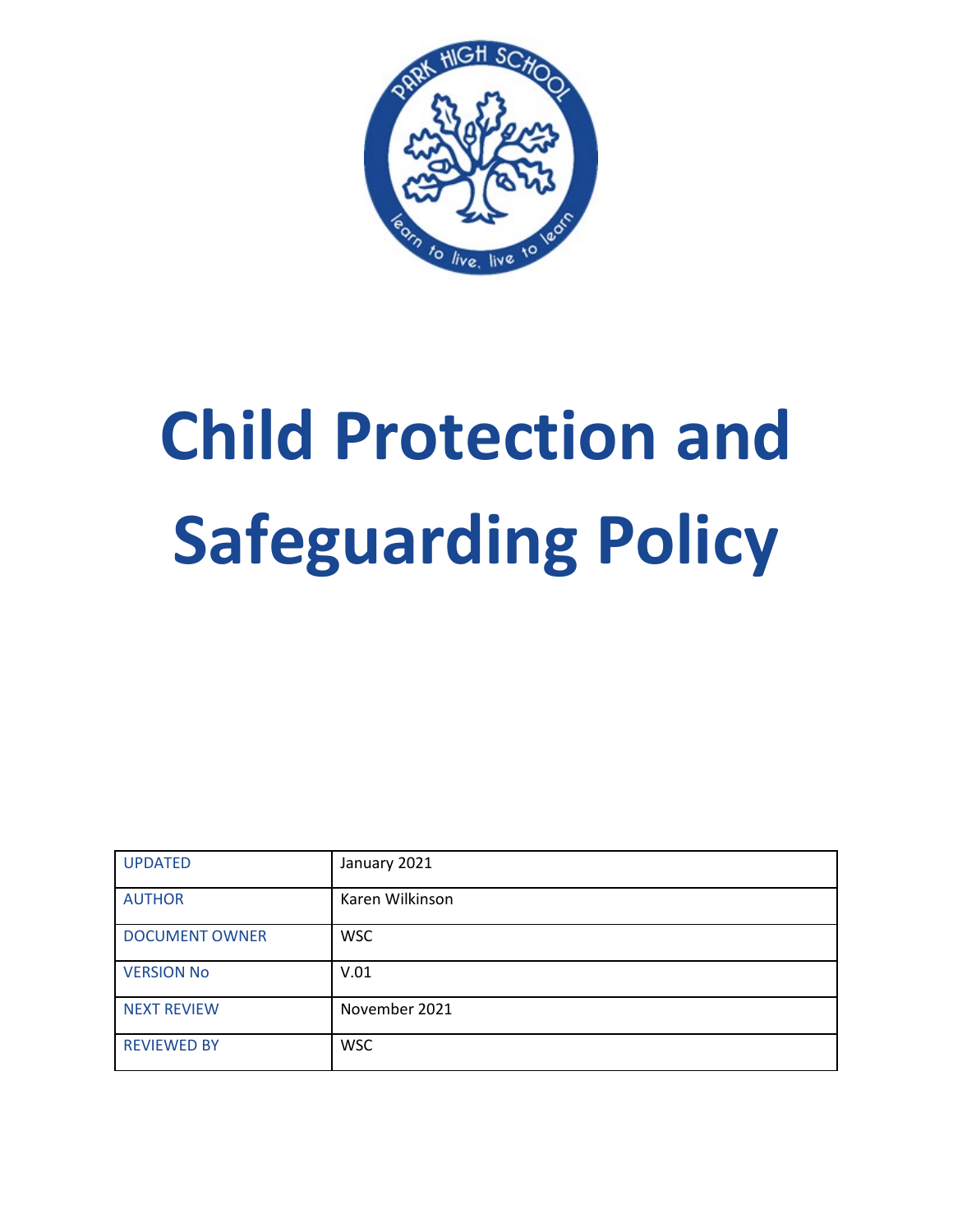#### **Notes:**

This policy was extensively revised and adapted from the Harrow Safeguarding Children's Board model policy. Summary of changes:

- Updated references to legislation
- Expanded signposting to key contacts locally
- Updated key personnel
- References to new local arrangements of 'Safeguarding Partners'
- Embedding of links to relevant documents
- Expansion of relevant information in relation to Digital Safety, and referencing 'Educating at Home'
- Further information relevant to the possible concerns and safeguarding of young people with disabilities or SEND needs
- Merging the sections of Child Criminal Exploitation and Child Sexual Exploitation and identifying the key signs and indicators of such abuse and who may be most at risk. It also highlights the different ways this abuse may be perpetrated
- New section on 'Gangs and Youth Violence' and how support may be accessed for young people at risk
- Significant development of information around 'Domestic Abuse', This includes information on 'Operation Encompass' and the school's role in this; signposting national organisations that can support victims of domestic violence; an explanation and reference to the 2020 Domestic Abuse Bill and highlighting coercive control; identifying that under Part 1 of the Bill a child who sees or hears, or experiences the effects of, domestic abuse and is related to the person being abused or the perpetrator is also to be regarded as a victim of domestic abuse
- Further information regarding escalation of concerns around so-called 'honor-based violence'
- Inclusion of WHO definition of what constitues female genital mutilation (FGM)
- Further information around forced marriage, and in particular the difference between forced and arranged marriage
- Revisions to the section on Missing Education to clearly identifying that this is a potential indicator of abuse or neglect and such children are at risk of being victims of harm, exploitation or radicalisation
- Revision to the Preventing Radicalisation, which seeks to detail the different types of potential radicalisation and seeks to offer more information around extremism. It also details the school's response as well as the government guidance
- Additional information on student mental health. This in particular outlines and signposts the government guidance and resources to school staff to support and developing understanding of the cohort's needs.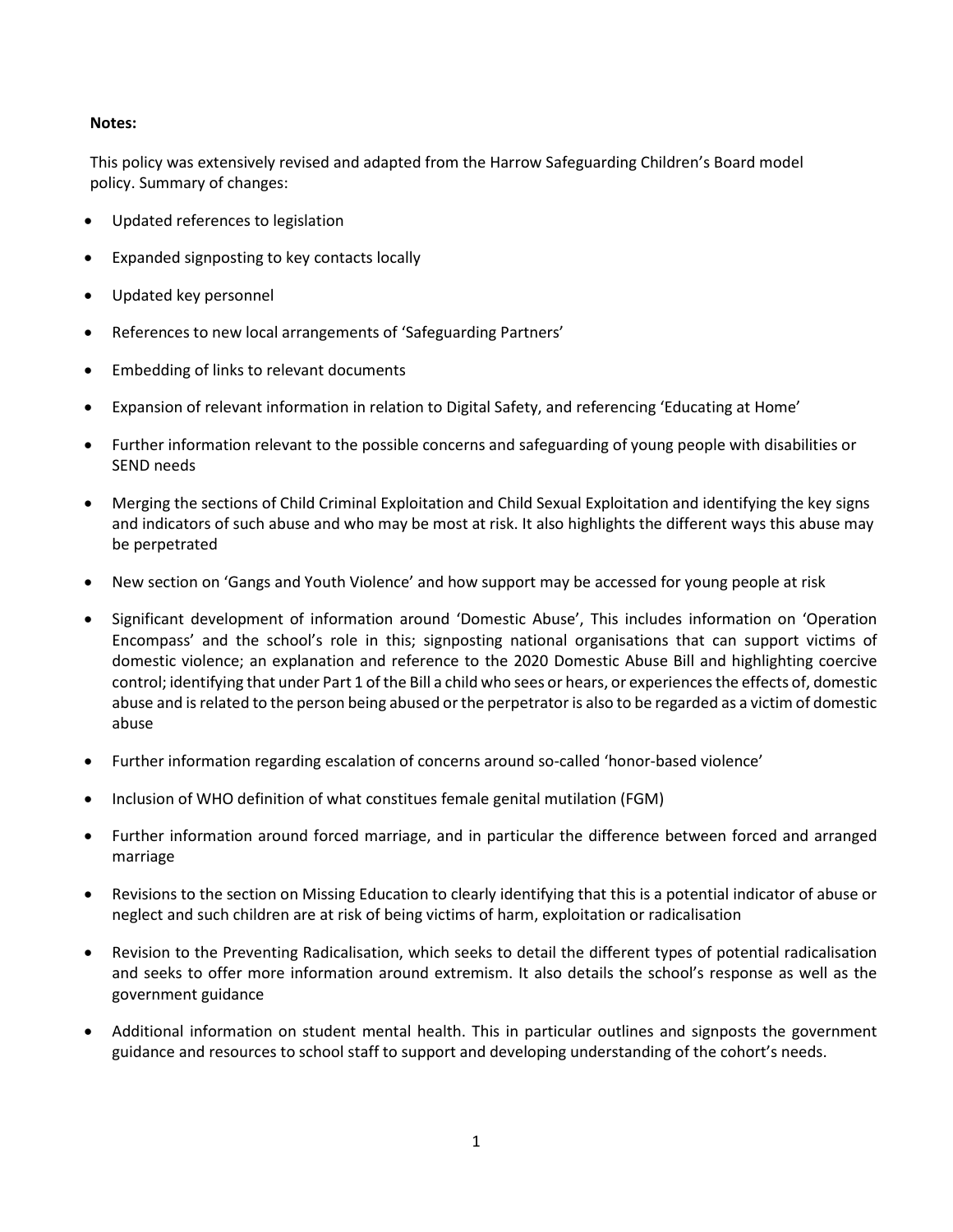#### **Contents**

- 1. Introduction and legislative framework
- 2. Key contacts
- 3. School's Safeguarding Mission Statement
- 4. Responsibilities
	- Governing Body
	- Designated Safeguarding Lead
	- What all staff should look out for
	- Thresholds for intervention

#### 5. Procedures

- General
- When concerned about a child
- Dealing with a disclosure
- Confidentiality and communication with parents
- Record keeping
- Transfer of files/records
- 6. Information sharing
- 7. Safer Workforce
	- Safer recruitment
	- Safer working practice
	- Managing allegations against staff and volunteers
- 8. Physical Intervention / Positive Intervention
- 9. Whistleblowing
- 10. Supporting vulnerable children
- 11. On-line Safety
- 12. Peer on Peer Abuse
	- Bullying
	- Child on child sexual violence and sexual harassment
- 13. Further Information Safeguarding Children in Specific Circumstances.
	- 1. Children and the court system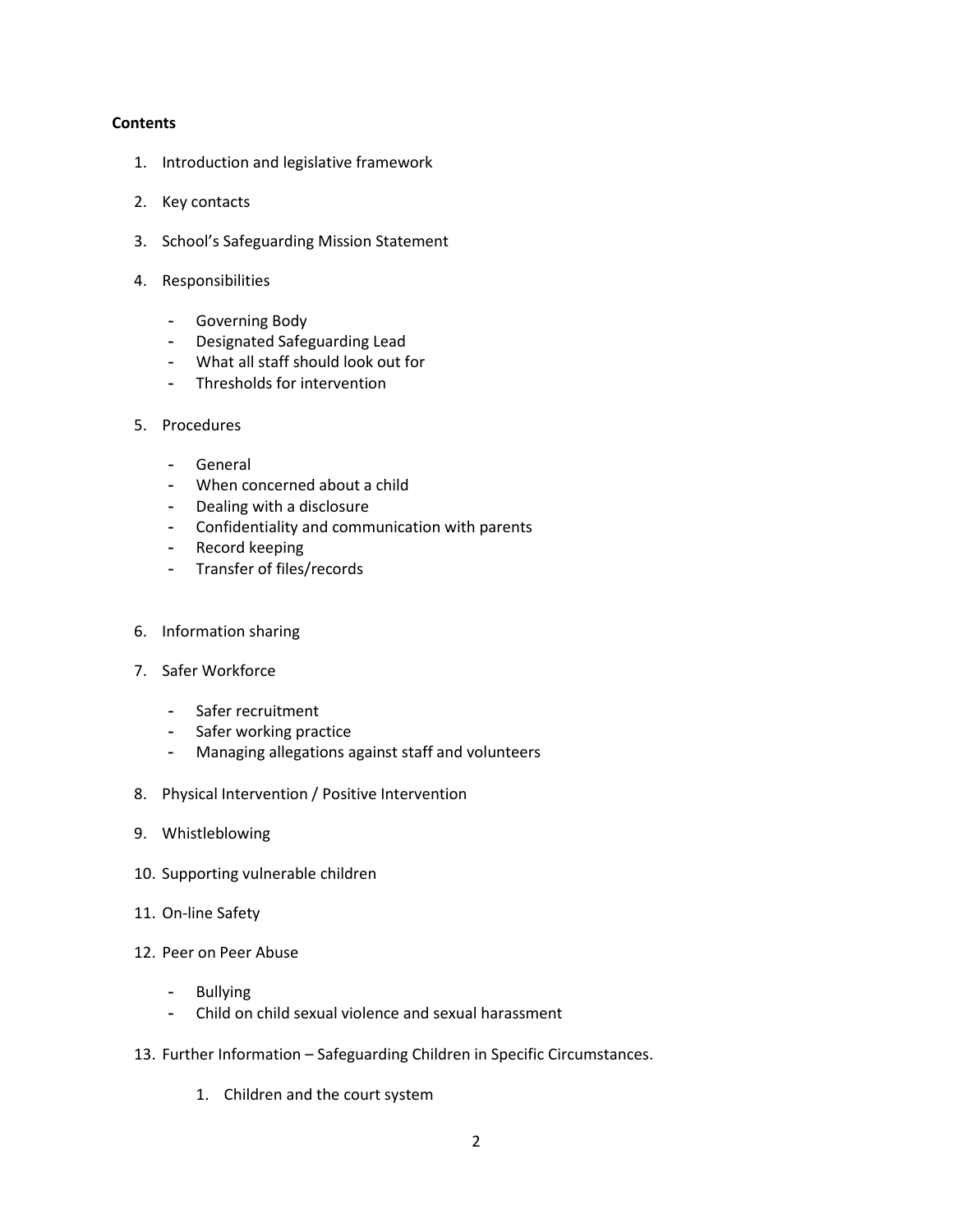- 2. Children with Disabilities or Special Educational Needs
- 3. Children with a family member in prison
- 4. Child Sexual Exploitation
- 5. Child criminal exploitation, gangs and youth violence
- 6. County Lines
- 7. Domestic abuse
- 8. Female Genital Mutilation
- 9. Forced Marriage
- 10. Homelessness
- 11. Homestay children staying with host families
- 12. So called 'honour-based violence'
- 13. Missing education or missing from home and care
- 14. Preventing Radicalisation
- 15. Private fostering
- 16. Substance Misuse
- 17. Mental Health
- 18. Trafficking and Modern-Day Slavery
- 19. Young carers
- Appendix 1 Types of abuse and neglect definitions
- Appendix 2 Actions where there are concerns about a child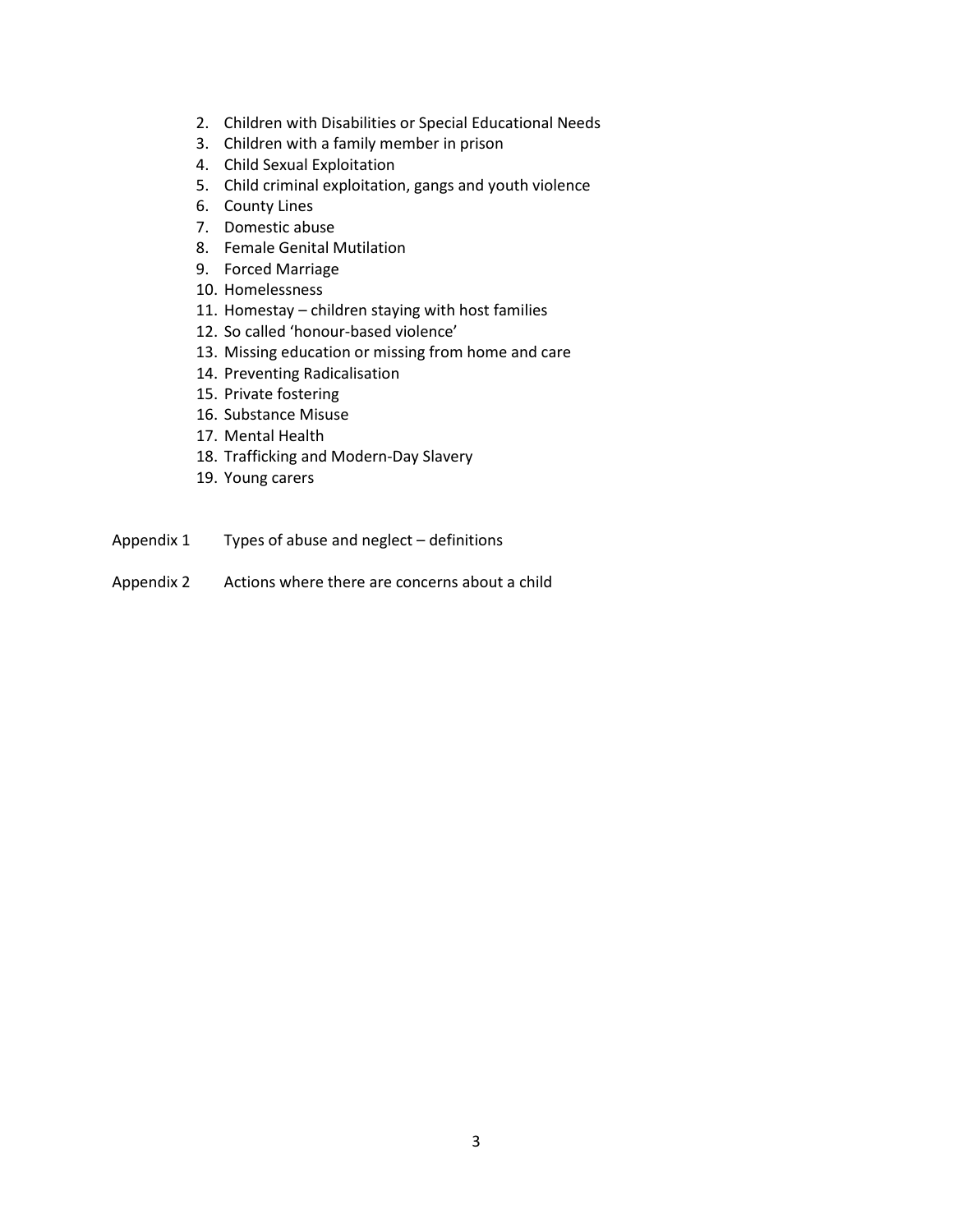# **Key Contacts**

**Safeguarding and Promoting the Welfare of Children at Park High School:**

| <b>Role</b>                    | <b>Name</b>        | <b>Telephone</b> | email                            |
|--------------------------------|--------------------|------------------|----------------------------------|
| <b>Designated</b><br>Lead      | Karen Wilkinson    | 020 8952 2803    | info@parkhighstanmore.org.uk     |
| Person<br>for                  |                    |                  |                                  |
| <b>Safeguarding (DSL)</b>      |                    |                  |                                  |
| <b>Deputy DSL</b>              | Sam Browne         | 020 8952 2803    | info@parkhighstanmore.org.uk     |
| Lead<br><b>Designated</b>      | Sangita Patel      | 020 8952 2803    | Please contact school office for |
| for<br>Governor                |                    |                  | all correspondence.              |
| Safeguarding                   |                    |                  |                                  |
| <b>Deputy Lead Governor</b>    | <b>Toral Patel</b> | 020 8952 2803    | Please contact school office for |
|                                |                    |                  | all correspondence.              |
| Lead for Looked After          | Karen Wilkinson    | 020 8952 2803    | info@parkhighstanmore.org.uk     |
| Children                       |                    |                  |                                  |
| <b>Lead for On-line Safety</b> | Karen Wilkinson    | 020 8952 2803    | info@parkhighstanmore.org.uk     |
|                                |                    |                  |                                  |
| <b>Headteacher</b><br>(for     | Colette O'Dwyer    | 020 8952 2803    | Please contact school office for |
| concerns/allegations           |                    |                  | all correspondence.              |
| about staff                    |                    |                  |                                  |
|                                |                    |                  |                                  |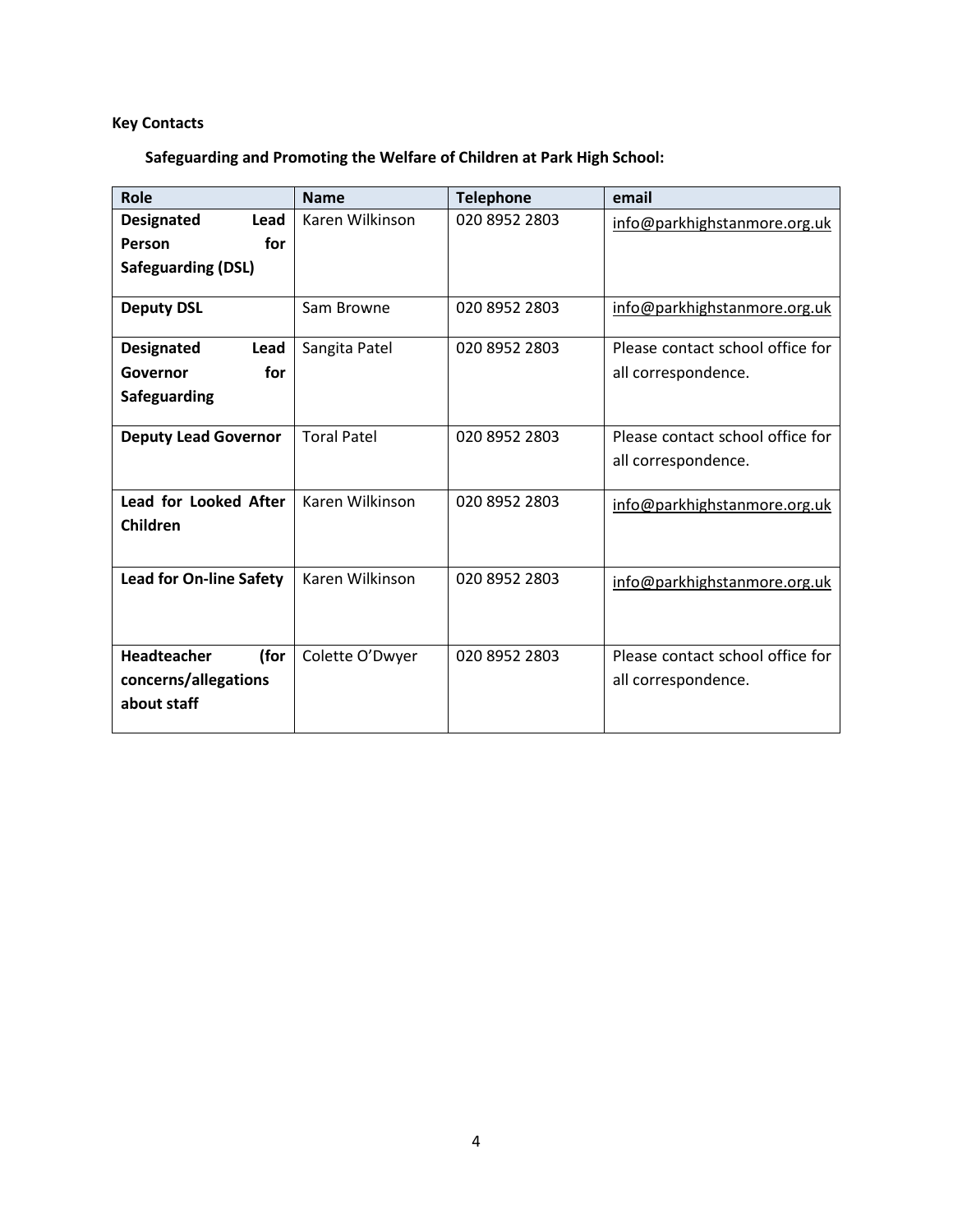# **Key local contacts for safeguarding children**

| Harrow Children's Social Care & Multi-agency       | 'Golden Number': 020 8901 2690                  |  |  |
|----------------------------------------------------|-------------------------------------------------|--|--|
|                                                    |                                                 |  |  |
| Safeguarding Hub (MASH)                            | Emergency Duty Team: weekends, bank holidays    |  |  |
|                                                    | and between 5pm-9am during the week: 020        |  |  |
|                                                    | 8424 0999                                       |  |  |
| Police                                             | 101 or for immediate emergency: 999             |  |  |
| FGM - Mandatory reporting                          | Police on 101                                   |  |  |
| Local Authority Designated Officer for Allegations | Initial referrals via MASH/Golden Number above. |  |  |
| against staff (LADO)                               | (For on-going cases: 020 8736 6435)             |  |  |
| Children and Young People with Disabilities 0-25   | 020 8966 6481                                   |  |  |
| years                                              |                                                 |  |  |
| Local multi-agency procedures (& links to Pan      | www.harrowlscb.co.uk                            |  |  |
| London procedures), guidance and Training:         |                                                 |  |  |
| Harrow Safeguarding Children Board                 |                                                 |  |  |
| <b>NSPCC</b>                                       | 0800 800 5000                                   |  |  |
| Childline                                          | 0800 1111                                       |  |  |
| Government's Whistleblowing Service via NSPCC      | 0800 028 0285                                   |  |  |
| <b>Report Line</b>                                 |                                                 |  |  |
| Forced Marriage Unit                               | Tel:<br>020 7008 0151                           |  |  |
|                                                    |                                                 |  |  |
|                                                    | From overseas: +44 (0)20 7008 0151              |  |  |
|                                                    | (Mon - Fri 9am-5pm)                             |  |  |
|                                                    | Out of hours: 020 7008 1500 (ask for the Global |  |  |
|                                                    | Response Centre)                                |  |  |
|                                                    |                                                 |  |  |
|                                                    | Email:<br>fmu@fco.gov.uk                        |  |  |
|                                                    |                                                 |  |  |
| Support and Advice about Extremism DfE helpline    | Tel:<br>020 7340 7264                           |  |  |
| (non-emergency advice for staff and governors)     |                                                 |  |  |
|                                                    | Email: counterextremism@education.gsi.gov.uk    |  |  |
|                                                    |                                                 |  |  |
|                                                    |                                                 |  |  |
| <b>Disclosure and Barring Service</b>              | Tel:<br>03000 200 190                           |  |  |
|                                                    |                                                 |  |  |
|                                                    | Email: customerservices@dbs.gov.uk              |  |  |
|                                                    |                                                 |  |  |
| <b>Teaching Regulation Authority</b>               | Tel:<br>020 7593 5393                           |  |  |
|                                                    |                                                 |  |  |
|                                                    | misconduct.teacher@eduction.gov.uk<br>Email:    |  |  |
|                                                    |                                                 |  |  |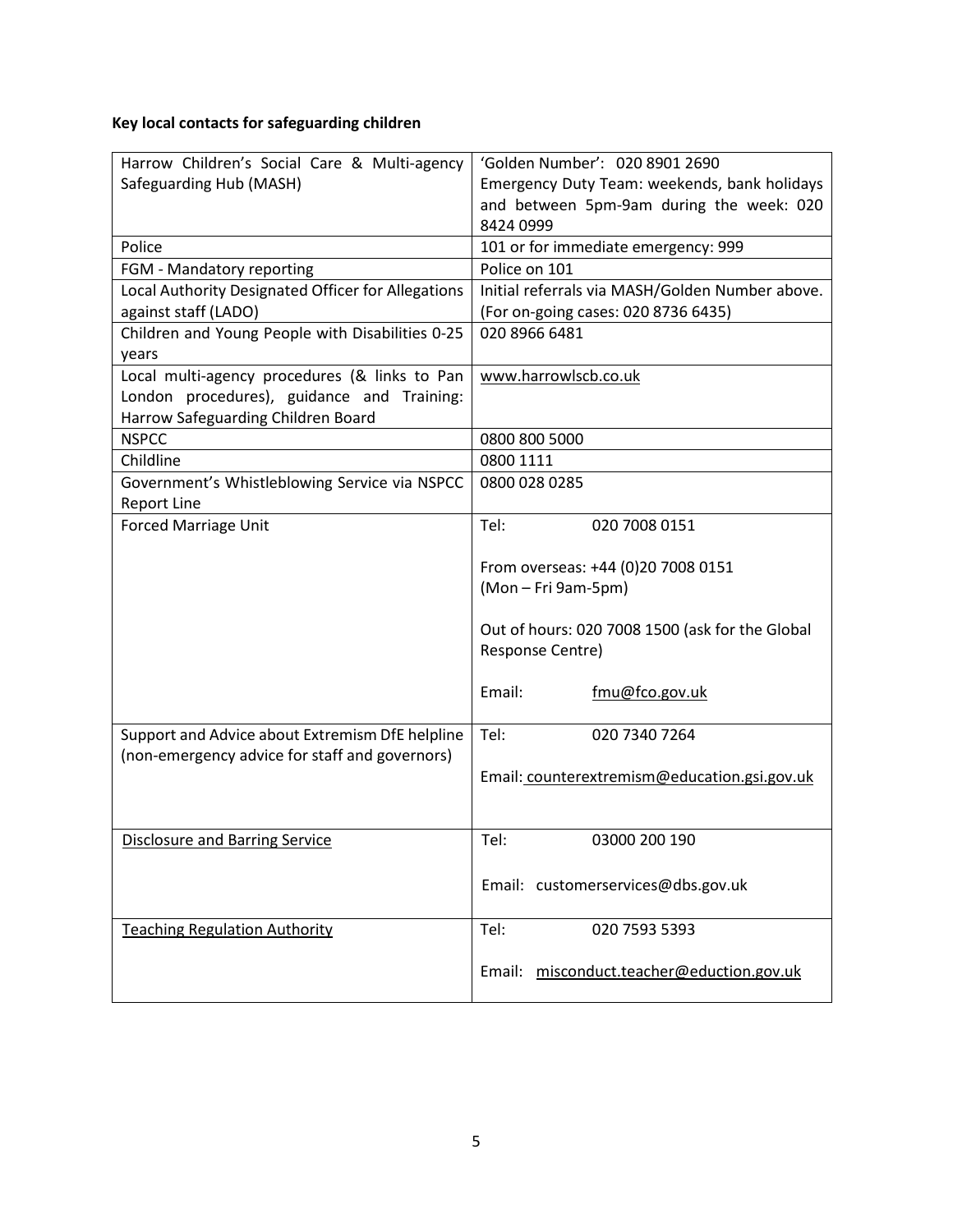#### **POLICY AND PROCEDURE**

## **1. Introduction – legislative framework**

**Park High School** is fully committed to meeting its responsibility to protect and safeguard the welfare of children and young people in its care. We recognise the important part we have to play in identifying children and young people at risk of abuse and neglect and in securing appropriate support for them and their families.

Safeguarding and promoting the welfare of children is defined in the Department for Education's (DfE) statutory guidance ['Keeping Children Safe in Education'](https://www.gov.uk/government/publications/keeping-children-safe-in-education--2) as:

- Protecting children from maltreatment
- Preventing impairment of children's health or development
- Ensuring that children grow up in circumstances consistent with the provision of safe and effective care
- Taking action to enable all children to have the best outcomes

'Children' includes everyone under the age of 18.

## **1.1 'A child centred and coordinated approach to safeguarding'**

The child's best interests will remain our paramount focus and this is best achieved by **Park High School**  working within the context of the following statutory duties and government guidance which require effective inter-agency cooperation:

*Section 175* of th[e Education Act 2002](http://www.legislation.gov.uk/ukpga/2002/32/contents) places a statutory duty on the governing body to have policies and procedures in place that safeguard and promote the welfare of children who are students of the school.

[Section 11 Children Act 2004](http://www.legislation.gov.uk/ukpga/2004/31/contents) sets out the arrangements that schools and other specified settings must make to safeguard and promote the welfare of children. These arrangements are outlined within our policy and procedure so that all staff, families and the local community are provided with a clear understanding of our school's processes and commitment to safeguard and promote the welfare of children and young people in our care.

[Children and Social Work Act 2017 b](https://www.legislation.gov.uk/ukpga/2017/16/contents)rought about a new partnership arrangement to safeguard children. [Harrow Safeguarding Partnership Arrangement](http://www.harrowscb.co.uk/wp-content/uploads/2019/06/Harrow-Safeguarding-Children-Arrangements-May-2019.pdf) oversees a collaborative approach by Harrow Safeguarding Children Board and Harrow Safeguarding Adults Board in order to promote a 'Think Whole Family' approach to safeguarding. As a relevant agency **Park High School** is committed to fulfilling its statutory duty to engage with these arrangements.

All staff which includes headteachers, teachers, non-teaching/support staff and governing bodies should read part 1 of statutory guidance [Keeping Children Safe in Education \(DfE September 2020\)](https://www.gov.uk/government/publications/keeping-children-safe-in-education--2) (KCSIE), which sets out the legal duties you must follow to safeguard and promote the welfare of children and young people under the age of 18 in our school..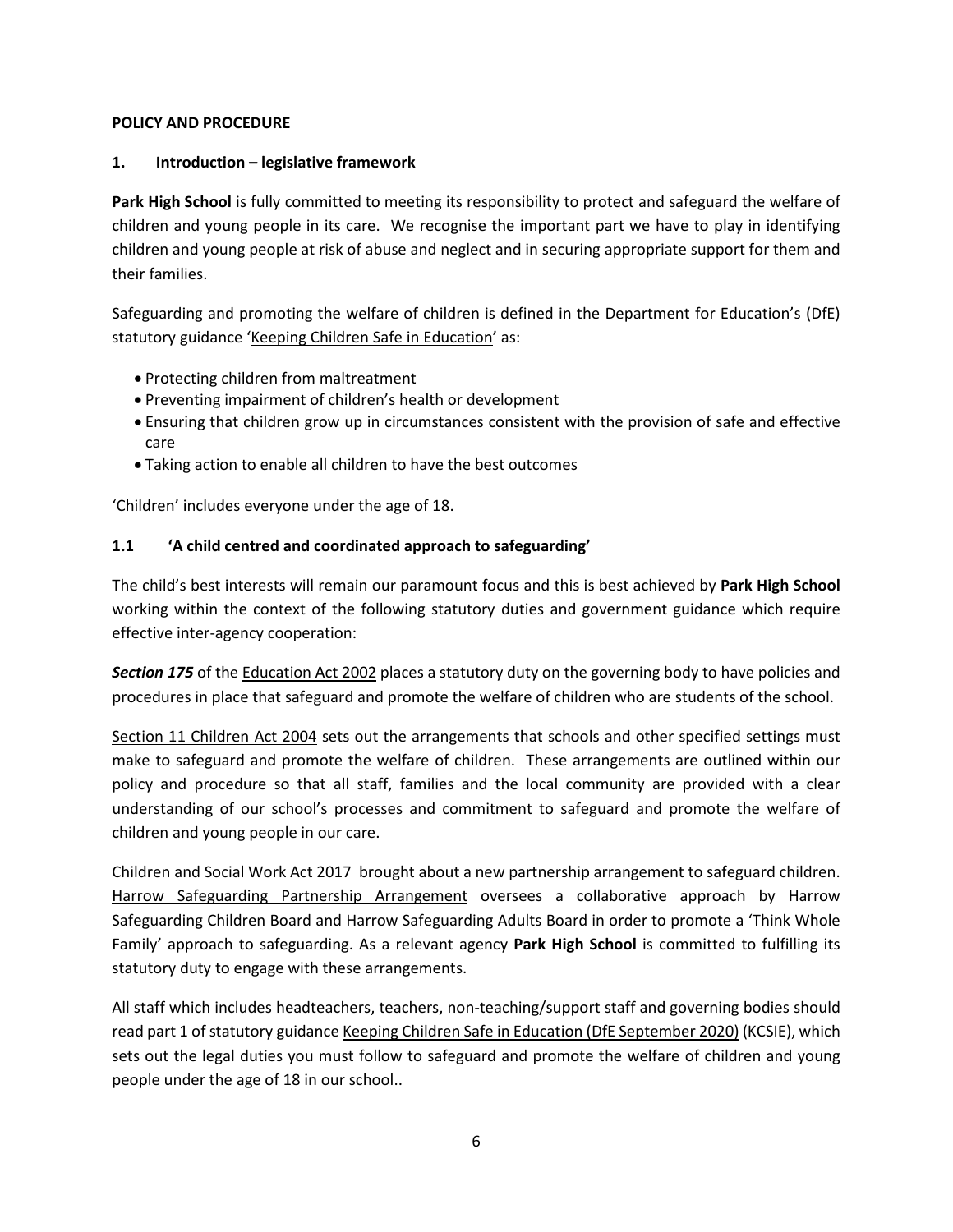KCSIE incorporates a range of related responsibilities for schools and statutory duties introduced to protect children and young people, including Female Genital Mutilation and Radicalisation.

Our policy and procedure is written in accordance with KCSIE and similarly should be read by all staff. Our policy and procedure also reflects government advice What to do if you're worried a child is being abused – [Advice for practitioners](https://www.gov.uk/government/publications/what-to-do-if-youre-worried-a-child-is-being-abused--2) 

It is also expected that all staff are made aware of related internal school policies including: Behaviour Policy, Vulnerable Children Policy and the Staff Code of Conduct.

## **2. Park High School Safeguarding Mission Statement**

All staff at **Park High School** understand that safeguarding children is everyone's responsibility.

We will:

- provide a caring, positive, safe and stimulating environment that promotes the social, physical and moral development of the individual child
- always act in the best interests of the child, taking their wishes and feelings into account
- ensure that all staff and volunteers are recruited using robust 'Safer Recruitment' processes
- aim to identify concerns early and prevent concerns from escalating. This includes identifying emerging problems, liaising with the Designated Safeguarding Lead (DSL), sharing information with other professionals to support early identification and assessment and, in some cases, providing the lead professional in undertaking an early help assessment See Appendix 1 and Harrow's Early Support [Offer.](http://www.harrowlscb.co.uk/parents-carers/early-help/)
- establish and maintain an environment where children feel respected, safe, and are encouraged to talk and be listened to when they have a worry or concern
- require any member of staff who has a concern about a child's welfare to follow the referral process set out in this document
- where there is a safeguarding concern, take the child's wishes and feelings into account at all stages of the process of intervention
- ensure that children who have been abused or neglected will be supported in line with a child protection plan
- work with parents/carers to build a supportive relationship and be clear about our Safeguarding and Child Protection Procedures and in particular, when we may need to refer concerns to other agencies
- include opportunities across the curriculum, including PSHE and IT for children to be taught about safeguarding and to develop the skills they need to recognise danger and know where to seek help
- maintain an attitude of "it could happen here" where safeguarding is concerned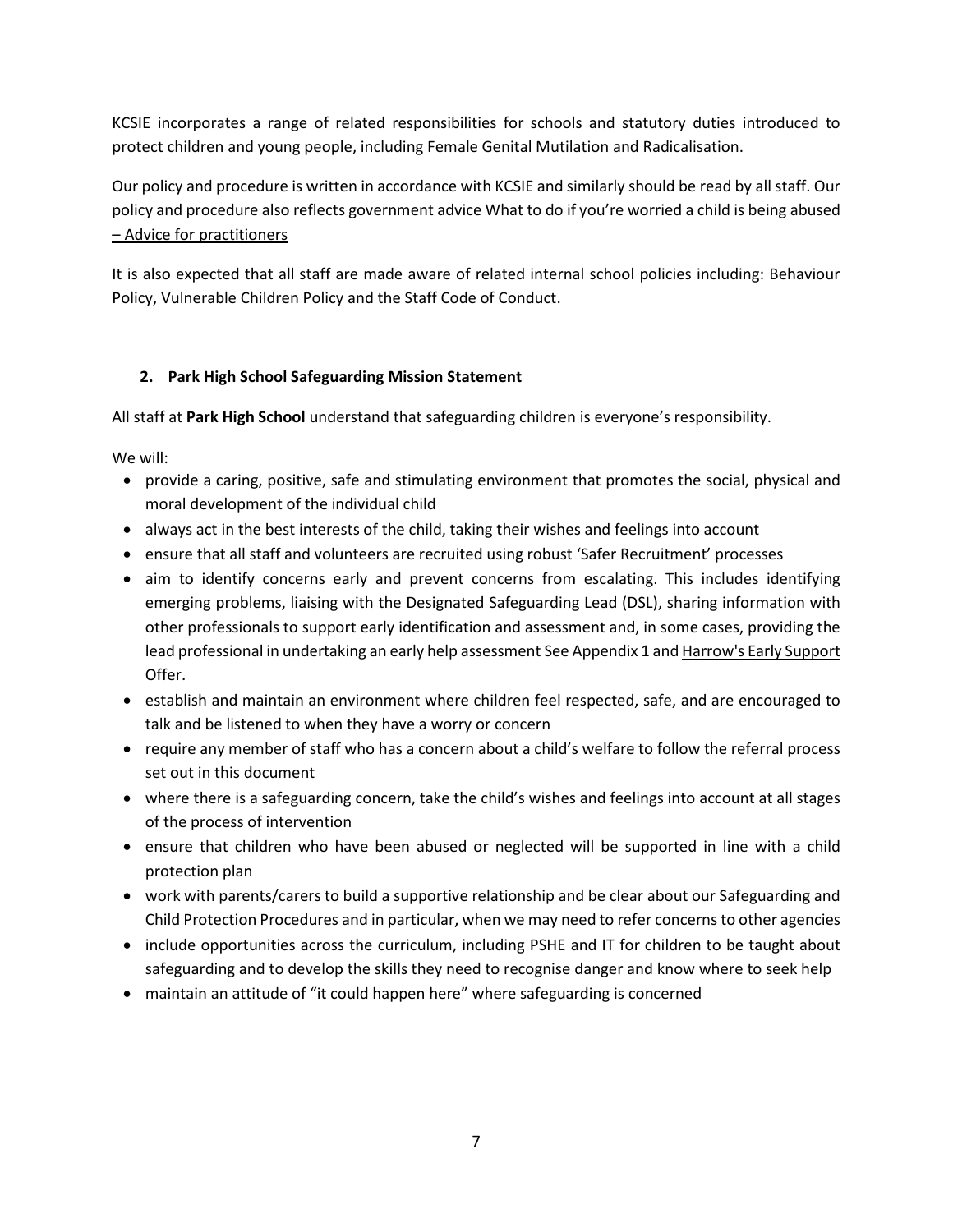## **3.1 Why is this important to Park High School?**

It is important for children to receive the right help at the right time to address risks and prevent issues escalating. Research and serious case review have repeatedly shown the dangers of failing to take effective action. Examples of poor practice include:

- failing to act on and refer the early signs of abuse and neglect;
- poor record keeping:
- failing to listen to the views of the child;
- failing to re-assess concerns when situations do not improve;
- not sharing information or sharing information too slowly; and
- a lack of challenge to those who appear not to be taking action

## **3.2 Contextual Safeguarding**

We recognise that some safeguarding incidents or behaviours are associated with wider environmental factors which relate to children and young peoples' neighbourhoods and/or online communications. Contextual Safeguarding expands the objectives of child protection systems in recognition that young people are vulnerable to abuse in a range of social contexts. For further information see University of Bedfordshire'[s Contextual Safeguarding Network.](https://contextualsafeguarding.org.uk/)

## **4. Responsibilities**

#### **4.1 Governing Body**

It is the responsibility of our Governing Body to ensure that our complies with its legislative duties and has regard to Government Guidance **Keeping Children Safe in Education 2020** to ensure that our school's policies, procedures and training are effective and comply with the law.

This responsibility includes understanding the local criteria for action and assessment and supplying information as requested by the three safeguarding partners (Local Authority, Police and Clinical Commissioning Group)

#### **4.2 Our Governing Body will:**

- designate a lead governor for child protection and safeguarding who will oversee the school's policy and practice and champion safeguarding issues
- nominate a member of the governing body to be responsible in the event of an allegation of abuse made against the Headteacher
- ensure that the school has a DSL within the senior management team
- ensure that policies and procedures are in place, which are compliant with government guidance and Harrow Safeguarding Partnership Arrangements. These should be reviewed annually and staff should be encouraged to contribute to their development. These should be made available publicly via the website or other means.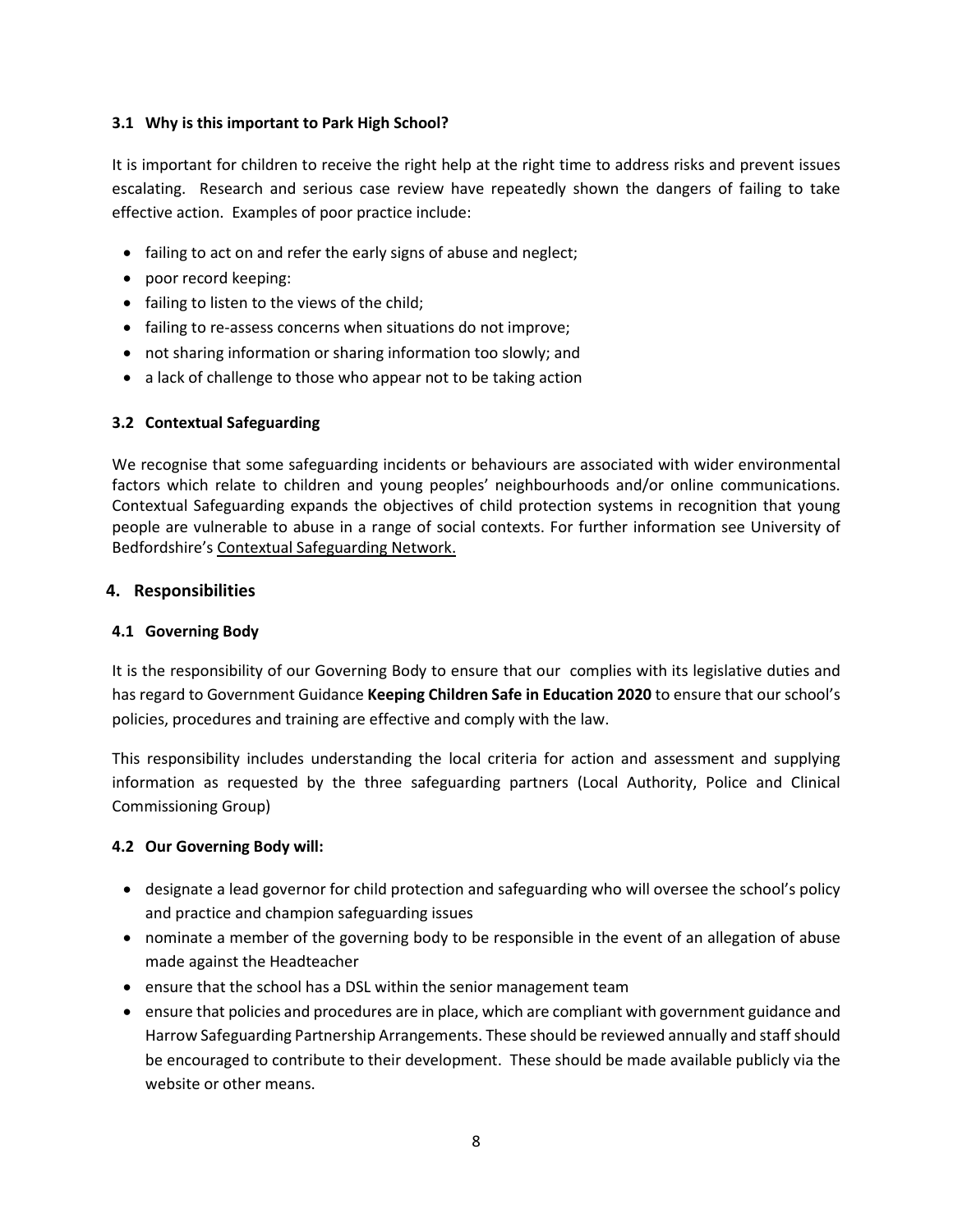- ensure that all staff and volunteers access appropriate levels of child protection and safeguarding induction and training, including online safety. In addition, all staff should receive regular safeguarding and child protection updates (e.g. via email, e-bulletins, staff meetings) as required, and at least annually, to provide them with relevant skills and knowledge to safeguard children effectively.
- liaise closely with the DSL and receive regular reports in to monitor procedures and practice and ensure compliance
- ensure that staff understand the process and principles for sharing information, including the Data Protection Act 2018 and GDPR.
- ensure that **safe recruitment procedures** are in place and are applied for all staff and volunteers to ensure suitability to work with children, including the requirement for at least one person conducting an interview to have completed safer recruitment training.
- ensure that **Allegations Management procedures** are in place and embedded across the school
- ensure that other related procedures are in place and embedded such the Staff Code of Conduct, HR policies, Acceptable Use Policy.
- ensure that appropriate responses to children who go missing from education, particularly repeat occasions, are in place to help identify the risk of abuse and neglect, including sexual abuse or exploitation and to help prevent the risks of their going missing in future
- ensure that other related procedures e.g. FGM; Anti-bullying; Peer on Peer abuse (including sexual violence and sexual harassment); Preventing Radicalisation; Trafficking; and Modern-Day Slavery; are in place and embedded.
- ensure any deficiencies in safeguarding arrangements are remedied without delay
- ensure that staff are equipped to respond to the needs of vulnerable children including those with disabilities and those who are Looked After by the Local Authority
- ensure that the curriculum supports children in recognising and responding to risks, including on-line safety.

Our Governing Body will take a proportionate risk-based approach to the level of information provided to temporary staff and volunteers on induction.

## **4.3 Designated Safeguarding Lead (DSL)**

Our DSL is a member of the senior management team and takes lead responsibility for safeguarding and child protection. This is explicit in the role-holder's job description (See Annex A for government's role description). Our Deputy DSLs is trained to the same standard as the DSL.

Note: Whilst the activities of a DSL can be delegated to appropriately trained deputy DSLs, the ultimate lead responsibility for safeguarding and child protection remains with the DSL. This responsibility should not be delegated.

During term time our DSL or Deputy DSL will always be available (during school hours) for staff to discuss any safeguarding concerns. We will ensure appropriate cover arrangements for any out of hours/ out of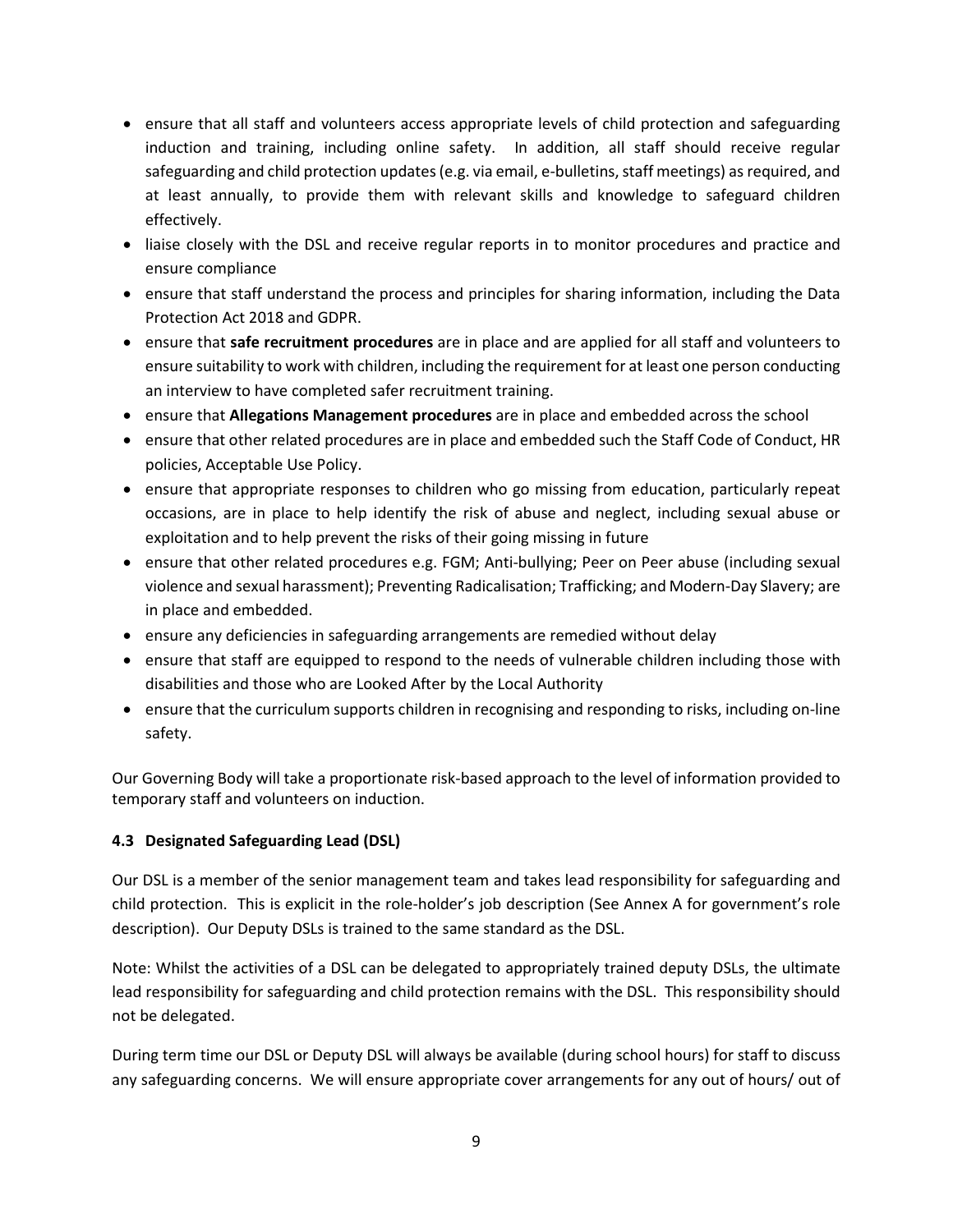term activities**.** This includes ensuring colleagues are aware of how to make a referral out of school hours either to a senior colleague or to Harrow MASH, as appropriate.

Our DSL and deputy will liaise with the three safeguarding partners (Local Authority, Police and Clinical Commissioning Group) and work with other agencies in line with Working Together to Safeguard Children [2018](https://www.gov.uk/government/publications/working-together-to-safeguard-children--2)

## **4.4 Our DSL will:**

- Undergo training to provide them with the knowledge and skills required to carry out the role. Training should be updated every two years with regular updates (at least annually) on developments in between, e.g. via e-bulletins, Forums for DSLs, and reading time, to keep up with any developments relevant to their role.
- Act as focal point for staff concerns and liaise with the Local Authority and other agencies in accordance with Working Together to Safeguard Children 2018;
- Refer all cases of suspected abuse to Harrow children's Social Care via the Multi-agency Safeguarding Hub (MASH)
- Refer all cases to the police where a crime has been committed

For the full Role Description for the DSL see **Annex B of [KCSIE 2020.](https://assets.publishing.service.gov.uk/government/uploads/system/uploads/attachment_data/file/912592/Keeping_children_safe_in_education_Sep_2020.pdf)**

## **4.5 What staff should look out for:**

Any child may benefit from early help, but all staff should be particularly alert to the potential need for early help for a child who:

- is disabled and has specific additional needs
- has special educational needs (whether or not they have a statutory Education, health and Care Plan)
- is a young carer
- is showing signs of being drawn in to anti-social or criminal behaviour, including gang involvement and association with organised crime groups
- is frequently missing/goes missing from care or from home
- is at risk of modern slavery, trafficking or exploitation
- is at risk of being radicalised or exploited
- is in a family circumstance presenting challenges for the child, such as drug and alcohol misuse, adult mental health issues and domestic abuse
- is misusing drugs or alcohol themselves
- has returned home to their family from care
- is a privately fostered child

## **4.6 Thresholds for Intervention**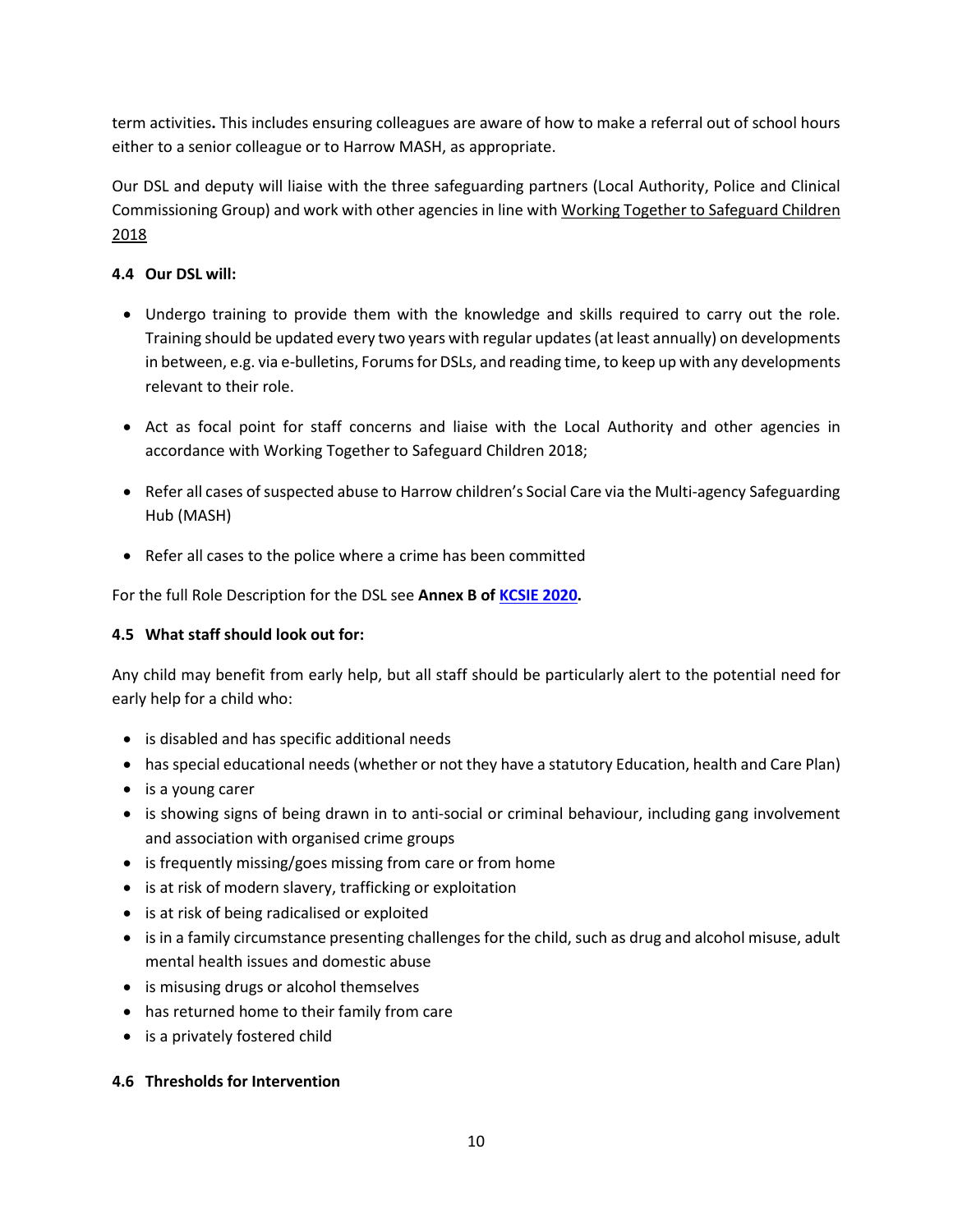The DSL will decide upon the most appropriate course of action and whether the concerns should be referred to Children's Social Care – refer t[o Harrow Thresholds Guidance.](http://www.harrowscb.co.uk/wp-content/uploads/2019/10/Harrow-Threshold-Guidance-Oct-2019.pdf) If it is decided to make a referral to Children's Social Care parents will be informed, unless to do so would place the child at further risk or undermine the collection of evidence e.g. obtaining forensic evidence. All concerns, discussion and decisions will be recorded in writing.

The DSL will provide guidance on the appropriate action. Options will include:

- Managing any support for the child internally via the 's own pastoral support processes;
- An early help assessment; or
- A referral for statutory services e.g. the child might be in need, is in need or suffering or likely to suffer harm
- **4.7 Early Help -** All staff play an important role in safeguarding and promoting the welfare of children and should be prepared to identify children who may benefit from early help. Early help means providing support as soon as a problem emerges at any point in a child's life. This may be done for example, by immediately speaking with the DSL, or their deputies, regarding any concerns or emerging issues, sharing information with other professionals to support early identification and assessment etc. Taking these steps may prevent concerns from escalating.

If early help is appropriate, the DSL will generally lead on liaising with other agencies and setting up an inter-agency assessment as appropriate. Staff may be required to support other agencies and professionals in an early help assessment, in some cases acting as the lead practitioner. Any such cases should be kept under constant review and consideration given to a referral to Children's Social Care for assessment for statutory services if the child's situation does not appear to be improving or is getting worse.

- **4.8 Children in Need –** A child in need is defined under the Children Act 1989 as a child who is unlikely to achieve or maintain a reasonable level of health or development, or whose health and development is likely to be significantly or further impaired, without the provision of services; or a child who is disabled. The Local Authority is required to provide series for children in need for the purposes of safeguarding and promoting their welfare. Children in need may be assessed under section 17 of the Children Act 1989.
- **4.9 Children suffering or likely to suffer significant harm -** Local authorities, with the help of other organisations as appropriate, have a duty to make enquiries under section 47 of the Children Act 1989 if they have reasonable cause to suspect that a child is suffering, or is likely to suffer, significant harm. Such enquiries enable them to decide whether they should take any action to safeguard and promote the child's welfare and must be initiated where there are concerns about maltreatment, including all forms of abuse and neglect, female genital mutilation or other so-called honour based violence, and extra-familial threats like radicalisation and sexual exploitation.
- 4.10 All students identified as children in need or children at risk will be provided with the appropriate levels of pastoral support led by a DSL in conjunction with Heads of Year and form tutors.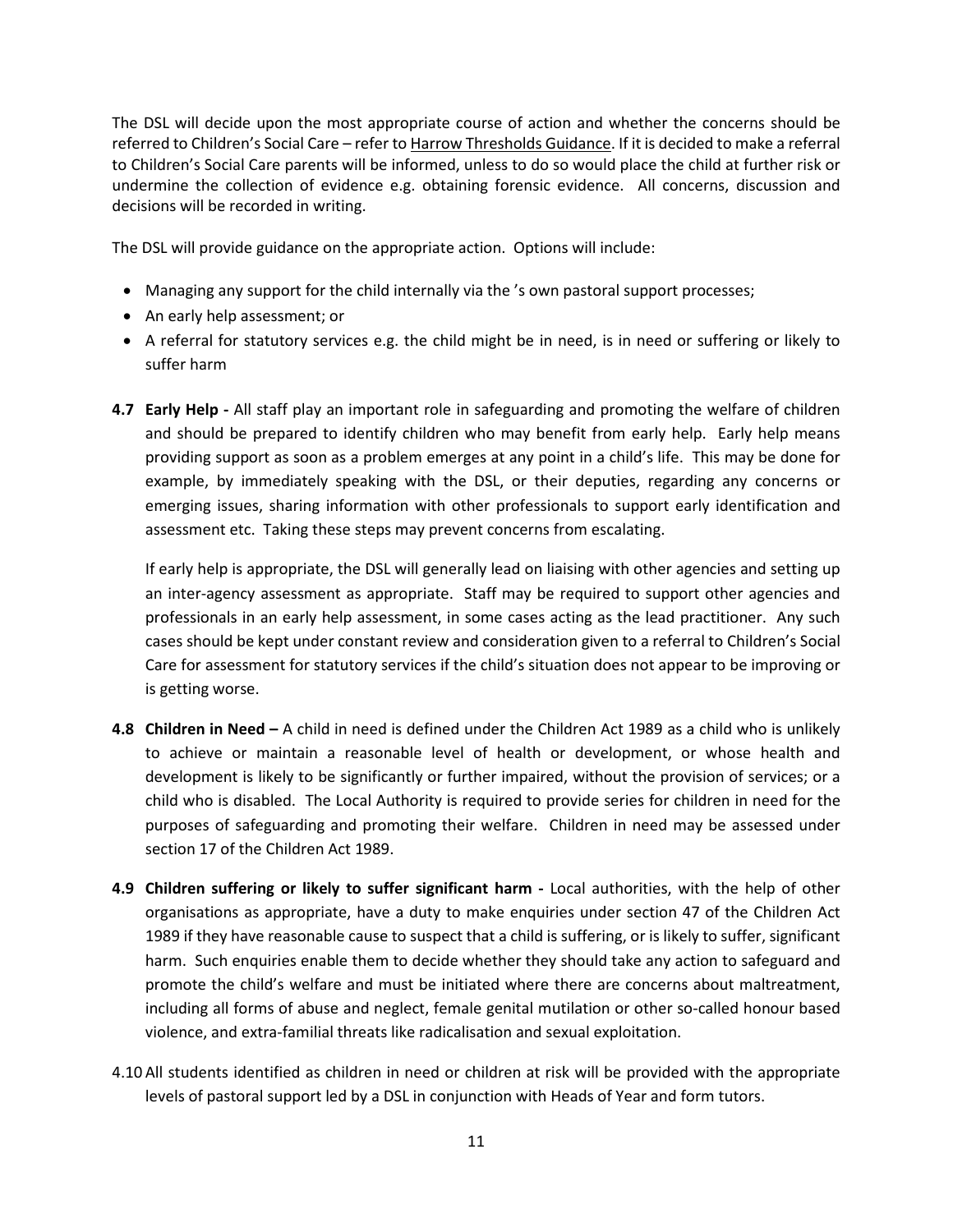#### **5. School/ College Procedures**

#### **a. General**

It is the responsibility of every member of staff, governing body and volunteer at **Park High School** to know, understand and follow our Child Protection and Safeguarding Policy and Procedure. They should also read Part 1 of KCSIE. Where safeguarding is a concern, all staff and volunteers etc. should maintain an attitude of '**it could happen here'** and know what to look for.

If any member of staff or volunteer is concerned about a child s/he must inform the DSL or one of the deputy DSLs immediately. They must record information regarding the concerns on the same day. The written record must be a clear, precise, factual account of the observations or what has been said.

Where this a child protection concern, allegation, or disclosure, the DSL will make an immediate call to Children's Social Care to alert or to consult with them. The Multi Agency Referral Form will be sent by the DSL or deputy DSL.

If in exceptional circumstances the DSL (or deputy) is not available, this should not delay appropriate action being taken. Staff should consider speaking to a member of the senior leadership team and/or take advice from Children's Social Care. In these circumstances, any action taken should be shared with the DSL as soon as is practically possible.

If a member of staff disagrees about the level of concern and feels that a child has not been protected, then any member of staff can make a direct referral to Children's Social Care - refer to HSCB Guidance on [Multi Agency Resolution of Professional Disagreements](http://www.harrowlscb.co.uk/wp-content/uploads/2018/10/Challenge-Escalation-Multi-agency-resolution-of-professional-disagreements-October-2018.pdf)

Within one working day of a referral being made, Children's Social Care should acknowledge receipt to the referrer and make a decision about the next steps and the type of response that is required. The referrer should follow up if this information is not forthcoming.

If social workers decide to carry out a statutory assessment, staff should do everything they can to support that assessment (supported by the DSL as required).

If, after a referral, the child's situation does not appear to be improving, the referrer should consider following the [HSCB Guidance on Multi Agency Resolution of Professional Disagreements](http://www.harrowlscb.co.uk/wp-content/uploads/2018/10/Challenge-Escalation-Multi-agency-resolution-of-professional-disagreements-October-2018.pdf) to ensure that their concerns are addressed and, most importantly, that the child's situation improves.

## **5.2 When concerned about a child**

All staff and volunteers should be aware that the main categories of abuse include, Physical, Emotional, Sexual Abuse and Neglect (see Appendix 3). Training should equip staff to help identify the indicators of harm. For example, if in an abusive relationship a child may:

• appear frightened of a parent or others in the household e.g. siblings;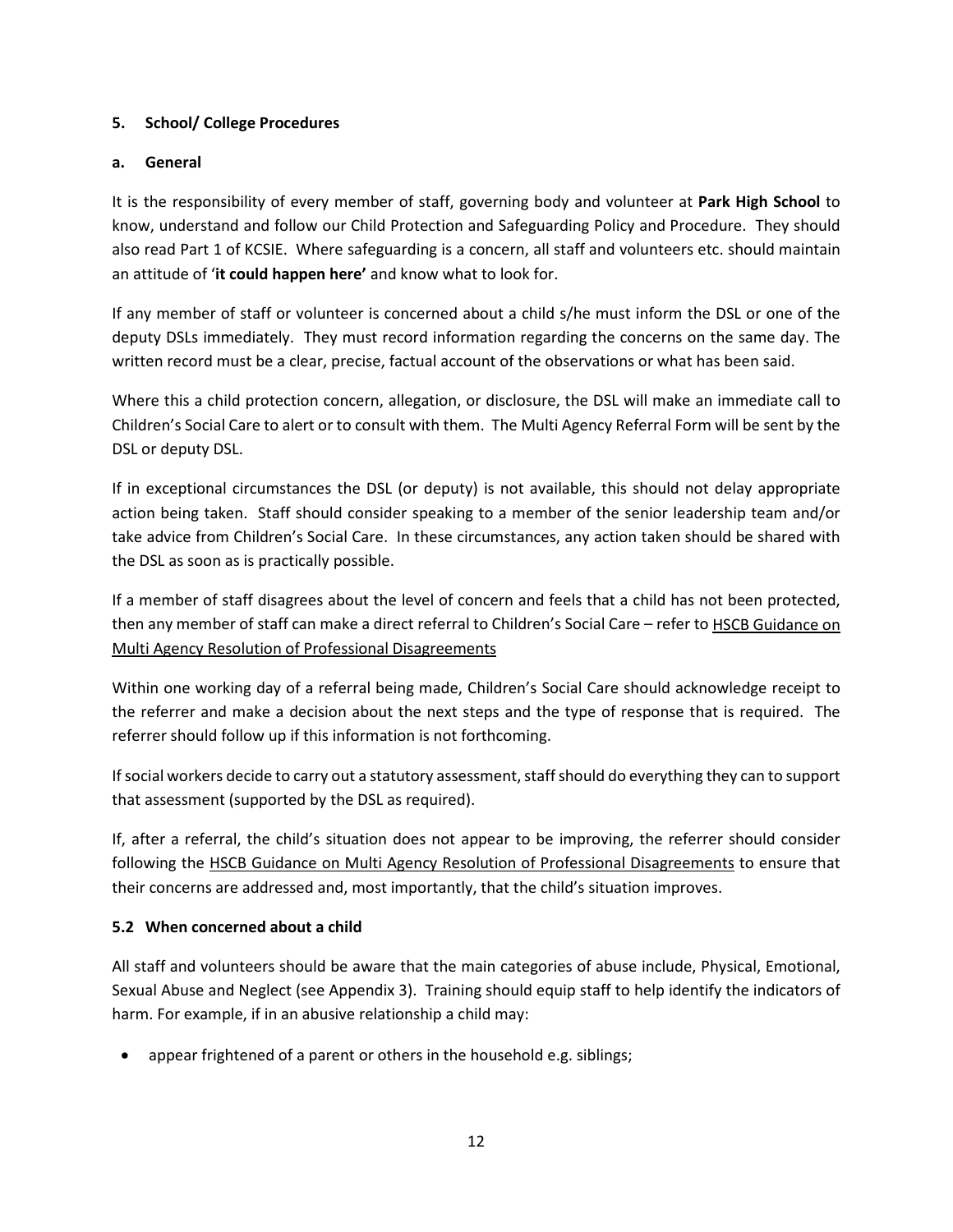- appear frightened of someone outside of the home, including a peer. This includes within the school setting;
- act in a way that is inappropriate to her/his age and development (full account needs to be taken of different patterns of development and cultural backgrounds);
- display insufficient sense of boundaries or lack stranger awareness;
- appear wary of adults and display a 'frozen watchfulness' or appear noticeably withdrawn.

## **5.3 Dealing with a disclosure**

If a child discloses that he or she has been abused or neglected, the member of staff or volunteer should:

- listen to what is being said without displaying shock or disbelief, allowing the child to talk freely and at their own pace;
- take what the child says seriously;
- listen and only ask questions when it is necessary to obtain clarification;
- ask only open questions such as How did that happen? What was happening at the time? Anything else you want to tell me?
- not ask leading questions which may be considered as suggesting what might have happened, or who has perpetrated the abuse, as this can later be interpreted as putting ideas into the child's mind;
- reassure the child, but do not make promises, particularly about maintaining confidentiality it might be necessary to refer to other agencies. It is better to say that you might have to tell someone who will ensure the correct action is taken;
- reassure the child that they were right to tell someone;
- remain objective and not prejudge an alleged perpetrator;
- make a written record as soon as possible, using the child's language when relaying what they said (do not include the personal opinion of the note taker);
- pass the information to the DSL without delay;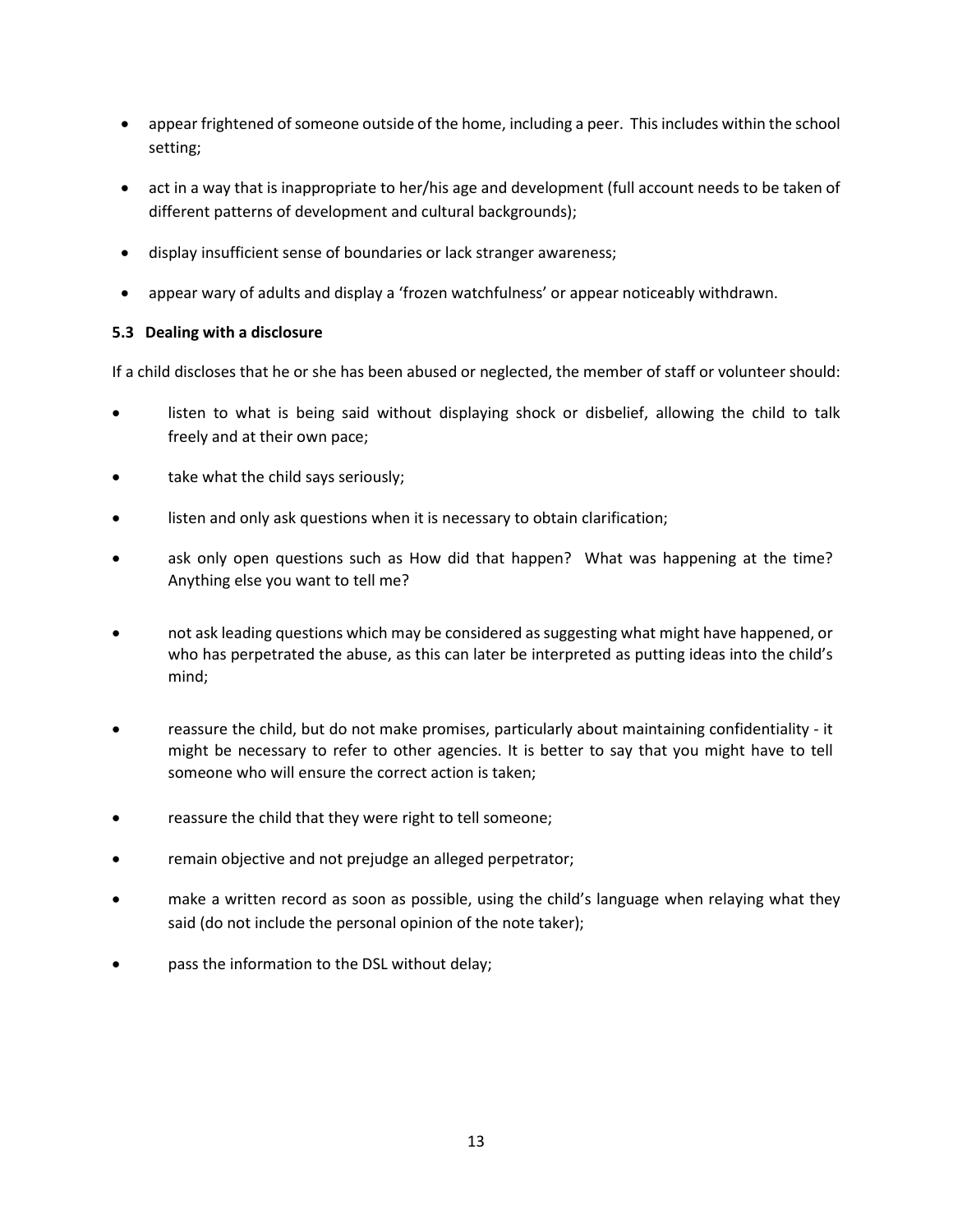#### **5.4 Confidentiality and Communicating with Parents**

All staff in schools have a responsibility to share relevant information in response to child protection concerns or Children in Need with other specified professionals, particularly investigative agencies i.e. Children's Social Care and the Police.

If a child confides in you and requests that the information is kept secret, it is important to tell the child in a sensitive manner and appropriate to their development that you cannot promise complete confidentiality. Explain what you will do next and that information will only be shared with those who need to know in order to help.

Staff/volunteers who receive sensitive information about children and their families should therefore only share information with appropriate professionals.

Parents should be made aware of our Safeguarding and Child Protection Policy and Procedure and its availability on our website.

Parents should be informed prior to referrals being made to other agencies, unless to do so might place the child at further risk or cause evidence to be removed or destroyed. The DSL will ensure that our school's information sharing arrangements comply with government guidance (see section 6 Information Sharing).

Any written communications containing sensitive information must only be sent to other professionals on a need to know basis, using secure mail processes e.g. secure email.

#### **5.5 Record Keeping**

When a child protection concern has been identified, reported or disclosed, the member of staff receiving this information should:

- make brief notes as soon as possible. Use the school Record of Concern Sheet wherever possible
- not destroy any original notes these are sometimes required by a court;
- record the date, time, place and any noticeable non-verbal behaviour and the words used by the child;
- draw a diagram to indicate the position of any visible injuries (i.e. do not undress the child beyond outer clothing that would normally be removed at school)
- record statements and observations rather than interpretations or assumptions;
- make a record of all concerns, discussions and decisions made, and the reasons for those decisions. If in doubt about recording requirements, staff should discuss with the DSL.
- sign and date your notes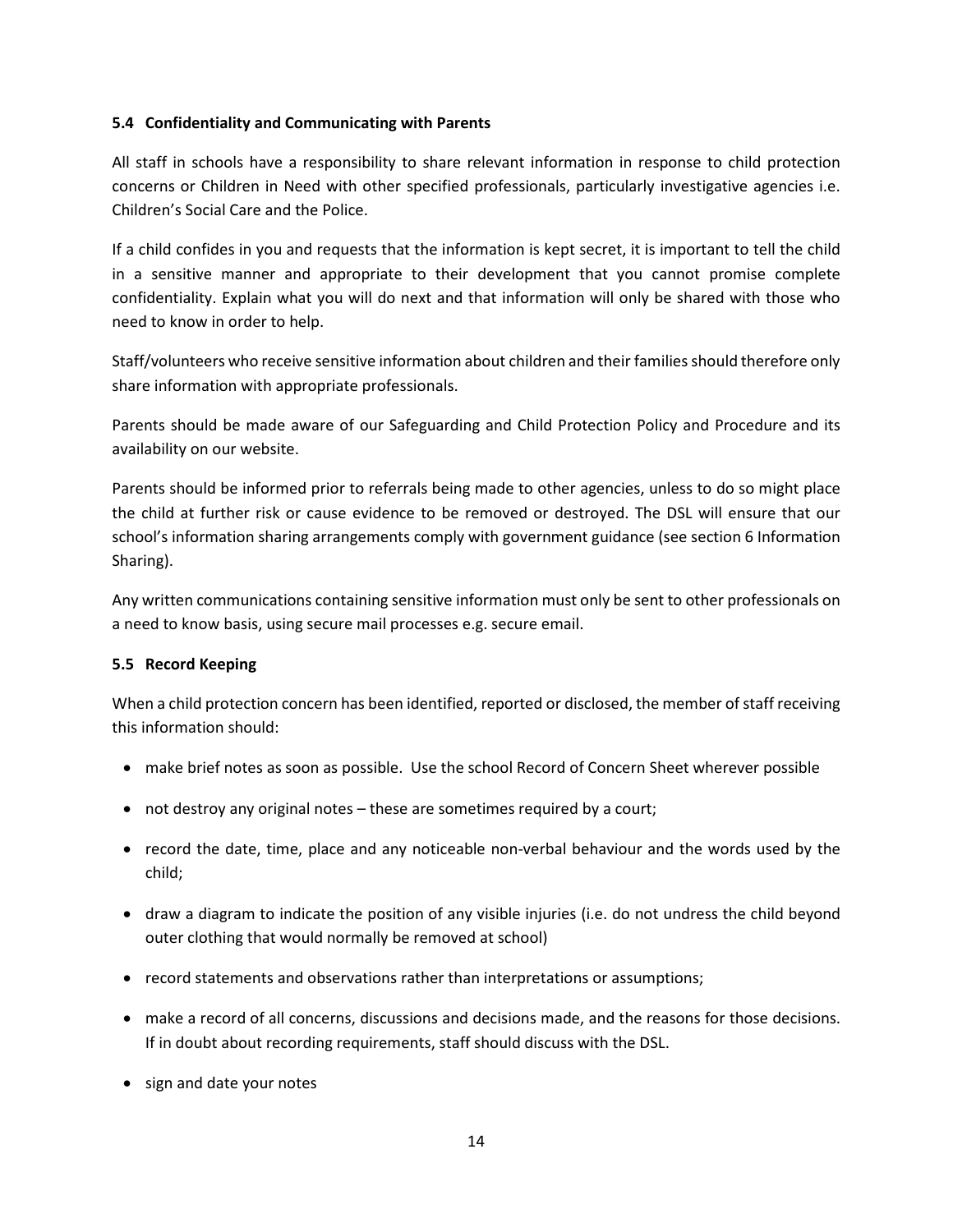All notes and records must be given to the DSL promptly.

The DSL will ensure that all safeguarding records are managed in accordance with th[e Education \(Student](http://www.legislation.gov.uk/uksi/2005/1437/regulation/6/made) Information - [England\) Regulation 2005.](http://www.legislation.gov.uk/uksi/2005/1437/regulation/6/made)

## **5.6 Transfer of files/records**

When a child leaves our , our DSL will ensure that their child protection file, if they have one, is transferred securely to the new school or college as soon as possible and ensure that the relevant member of staff in the new establishment is made aware. For further Guidance see [Guidance on the Transfer of a Child](http://www.harrowlscb.co.uk/wp-content/uploads/2015/06/Guidance-on-the-transfer-of-a-child-protection-safeguarding-file-1.pdf)  [Protection or Safeguarding File to another education](http://www.harrowlscb.co.uk/wp-content/uploads/2015/06/Guidance-on-the-transfer-of-a-child-protection-safeguarding-file-1.pdf) setting - July 2017

## **6. Information Sharing**

Information sharing is vital in identifying and tackling all forms of abuse and neglect. The Data Protection Act 2018 and the General Data Protection Regulation (GDPR) do not prevent or limit the sharing of information for the purposes of keeping children safe. Fears about sharing information **must not** be allowed to stand in the way of the need to promote the welfare and protect the safety of children.

Further advice can be found on the Information Commissioner's Website and in particular the [ICO Guide to Data Protection](https://ico.org.uk/for-organisations/guide-to-data-protection/) which includes guidance on the GDPR.

## The DfE has also publishe[d Information Sharing Advice for Safeguarding Practitioners](https://d.docs.live.net/b54dd050185e1c2e/Documents/Everything%2002%20September%202018/Coral/Model%20Safeguarding%20and%20Child%20Protection%20Policy%20draft%20Oct%2019.docx) And [Data protection: a toolkit for schools](https://assets.publishing.service.gov.uk/government/uploads/system/uploads/attachment_data/file/747620/Data_Protection_Toolkit_for_Schools_OpenBeta.pdf)

This document includes the seven golden rules to information sharing:

- 1. Remember that the General Data Protection Regulation (GDPR), Data Protection Act 2018 and human rights law are not barriers to justified information sharing but provide a framework to ensure that personal information about living individuals is shared appropriately.
- 2. Be open and honest with the individual (and/or their family where appropriate) from the outset about why, what, how and with whom information will, or could be shared, and seek their agreement, unless it is unsafe or inappropriate to do so.
- 3. Seek advice from other practitioners, or your information governance lead, if you are in any doubt about sharing the information concerned, without disclosing the identity of the individual where possible.
- 4. Where possible, share information with consent, and where possible, respect the wishes of those who do not consent to having their information shared. Under the GDPR and Data Protection Act 2018 you may share information without consent if, in your judgement, there is a lawful basis to do so, such as where safety may be at risk. You will need to base your judgement on the facts of the case. When you are sharing or requesting personal information from someone, be clear of the basis upon which you are doing so. Where there is a lawful basis to share information e.g. S47 or S17 enquiries it is good practice to inform parents that the information will be shared.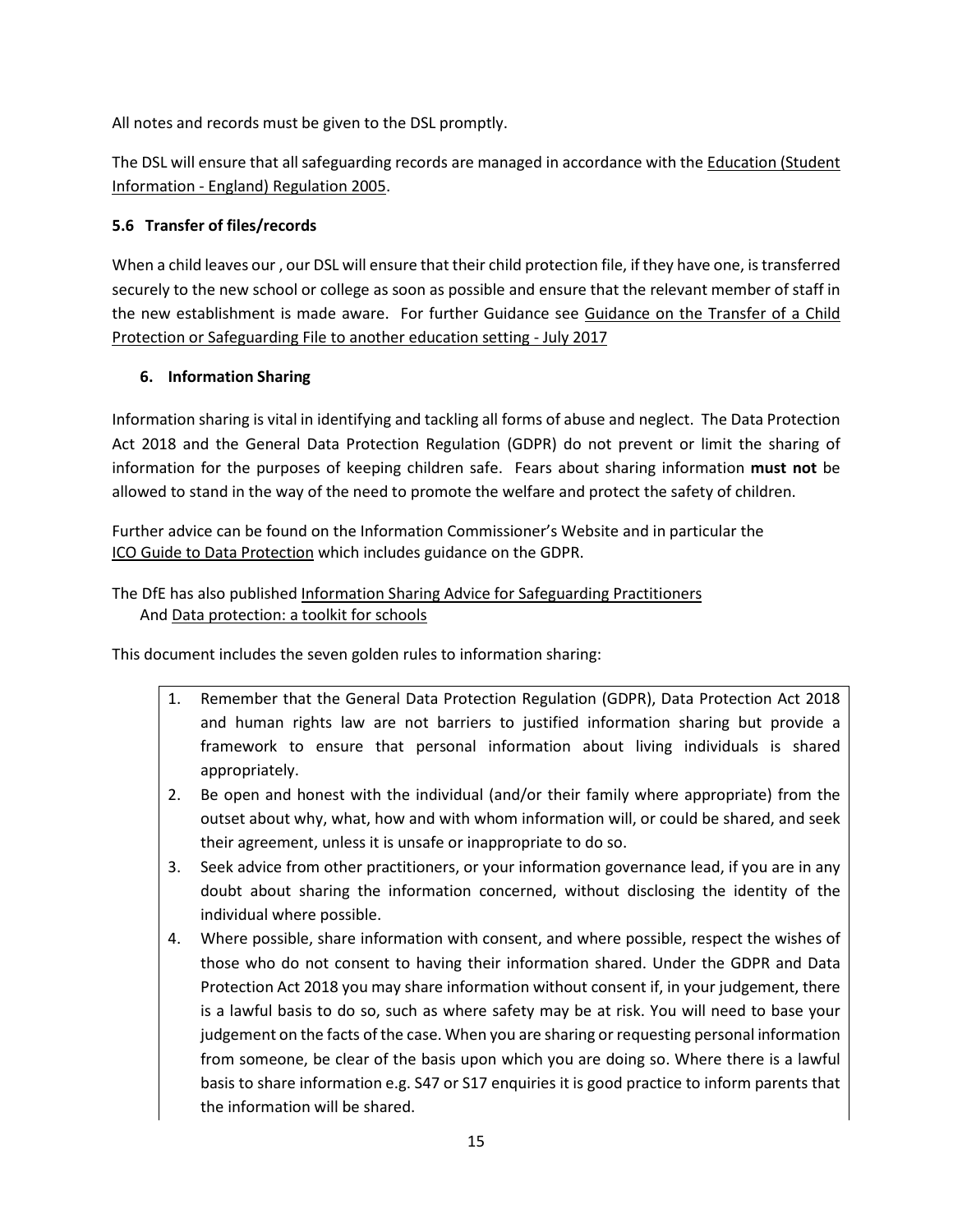- 5. Consider safety and well-being: base your information sharing decisions on considerations of the safety and well-being of the individual and others who may be affected by their actions.
- 6. Necessary, proportionate, relevant, adequate, accurate, timely and secure: ensure that the information you share is necessary for the purpose for which you are sharing it, is shared only with those individuals who need to have it, is accurate and up-to-date, is shared in a timely fashion, and is shared securely (see principles).
- 7. Keep a record of your decision and the reasons for it whether it is to share information or not. If you decide to share, then record what you have shared, with whom and for what purpose.

All staff should be proactive in sharing information as early as possible to help identify, assess and respond to risks or concerns about the safety and welfare of children, whether this is when problems are first emerging, or where a child is already known to Children's Social Care.

## **7 Safer Workforce**

**7.1 Safer Recruitment - Park High School** has a separate Safer Recruitment Policy which specifies how all staff and volunteers must be recruited, following robust recruitment and selection process, including DBS and thorough reference checks

The aims of the Safer Recruitment policy are to help appoint the most suitable people to work with our students and to deter, reject or identify people who might harm students or are otherwise unsuitable to work or volunteer in our school.

## **7.2 Safer working practice**

All school staff and volunteers should take care not to place themselves in a vulnerable position with a child. Park High School's Code of Conduct and Guidance for Safer Working Practice forms part of our School's compulsory training for all staff and volunteers. Click here for furthe[r Guidance for safer working](https://www.saferrecruitmentconsortium.org/GSWP%20Sept%202019.pdf)  [practice for those working with children and young people in education settings](https://www.saferrecruitmentconsortium.org/GSWP%20Sept%202019.pdf) (May 2019).

## **7.3 Managing allegations against staff and volunteers –**

Any allegation against a member of staff (including supply staff) or volunteer, as described below, must be reported to the Headteacher without delay.

This part of the guidance relates to members of staff, supply staff and volunteers who are currently working in any school or college regardless of whether the school or college is where the alleged abuse took place. Allegations against a teacher who is no longer teaching should be referred to the police. Historical allegations of abuse should also be referred to the police.

Where an allegation is made against the Headteacher, the matter must be reported immediately to the Chair of Governors, or the Vice-Chair in his/her absence, without notifying the Headteacher first. Where the Headteacher is the sole proprietor of an independent school, allegations should be reported directly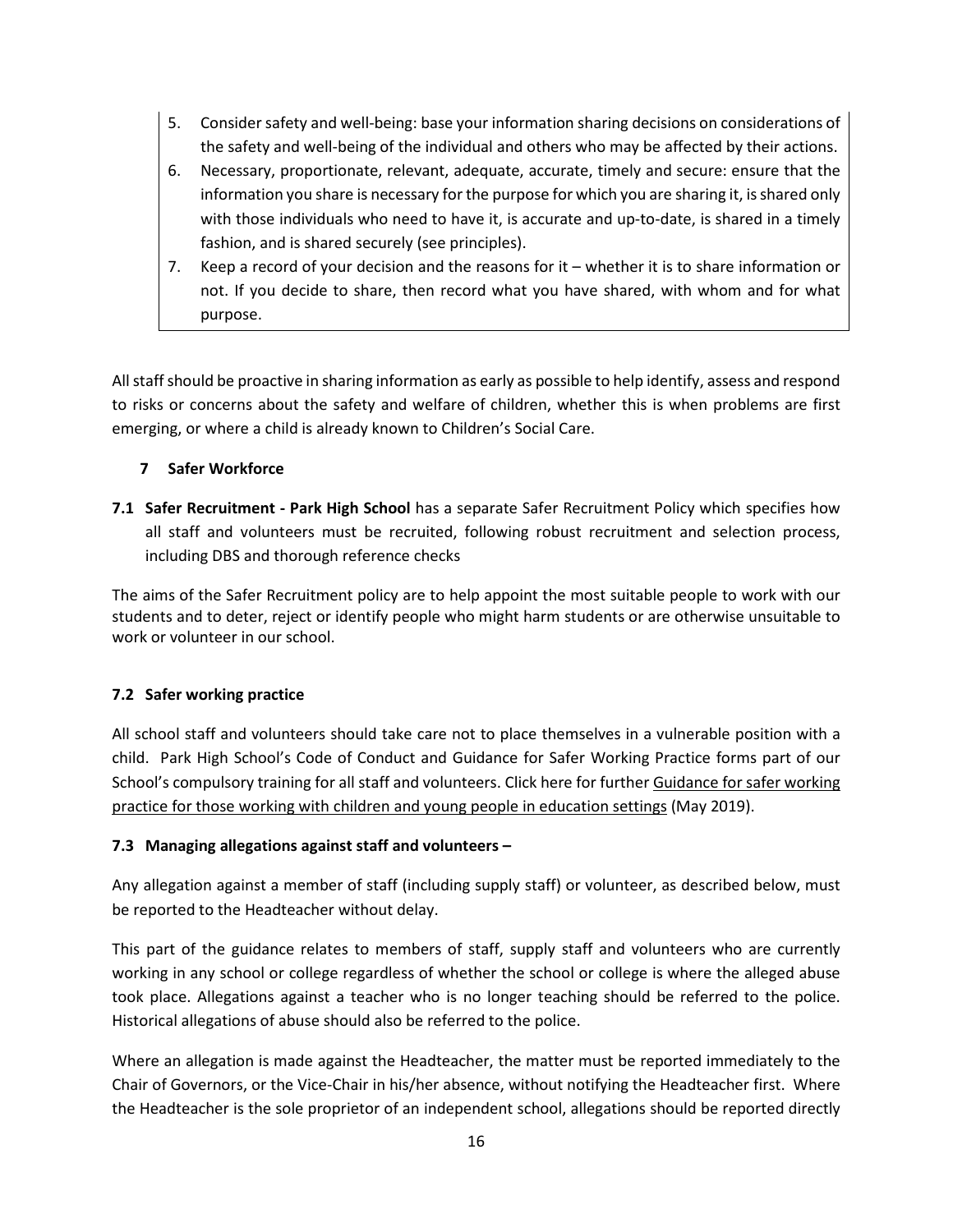to the Designated Officer at the local authority (referred to as the LADO), via the Multi-agency Safeguarding Hub (MASH).

Where a member of staff or volunteer may have:

- behaved in a way that has harmed a child, or may have harmed a child;
- possibly committed a criminal offence against or related to a child; or
- behaved towards a child or children in a way that indicates he or she may pose a risk of harm to children.
- behaved or may have behaved in a way that indicates that they may not be suitable to work with children.

In addition, we ensure that staff and volunteers are aware that sexual relationships with students aged under 18 are unlawful and could result in legal proceedings taken against them under the *Sexual Offences Act 2003*.

Our school will also ensure that any member of staff facing an allegation will be provided with support, including a named contact if they are suspended. We will work effectively with the LADO to help ensure that the matter is dealt with as quickly, fairly and consistently as possible in the interests of all concerned.

The person to whom an allegation is first reported should take the matter seriously and keep an open mind. S/he should not investigate or ask leading questions if seeking clarification. Confidentiality should not be promised and information should be shared on a 'need to know' basis only.

An immediate written record of the allegations should be made, including time, date and place where the alleged incident took place, with brief details of what was said to have happened. This record should be signed and immediately passed on to the Headteacher (or Chair of Governors if the allegation is made against the Headteacher).

The Headteacher or Chair of Governors will not investigate the matter but will consult the LADO via MASH.

Whilst recognising our duty to support staff, the welfare of our students remains our paramount consideration.

Our school will ensure that any disciplinary proceedings against staff relating to child protection matters are concluded in full even when the member of staff is no longer employed at the school. We recognise our legal duty to refer to the Disclosure Barring Service (DBS) and any other relevant professional body details of anyone who has harmed or poses a risk of harm to a child. For further details on the management of allegations against staff, please see **Park High School's** Safer Recruitment Policy.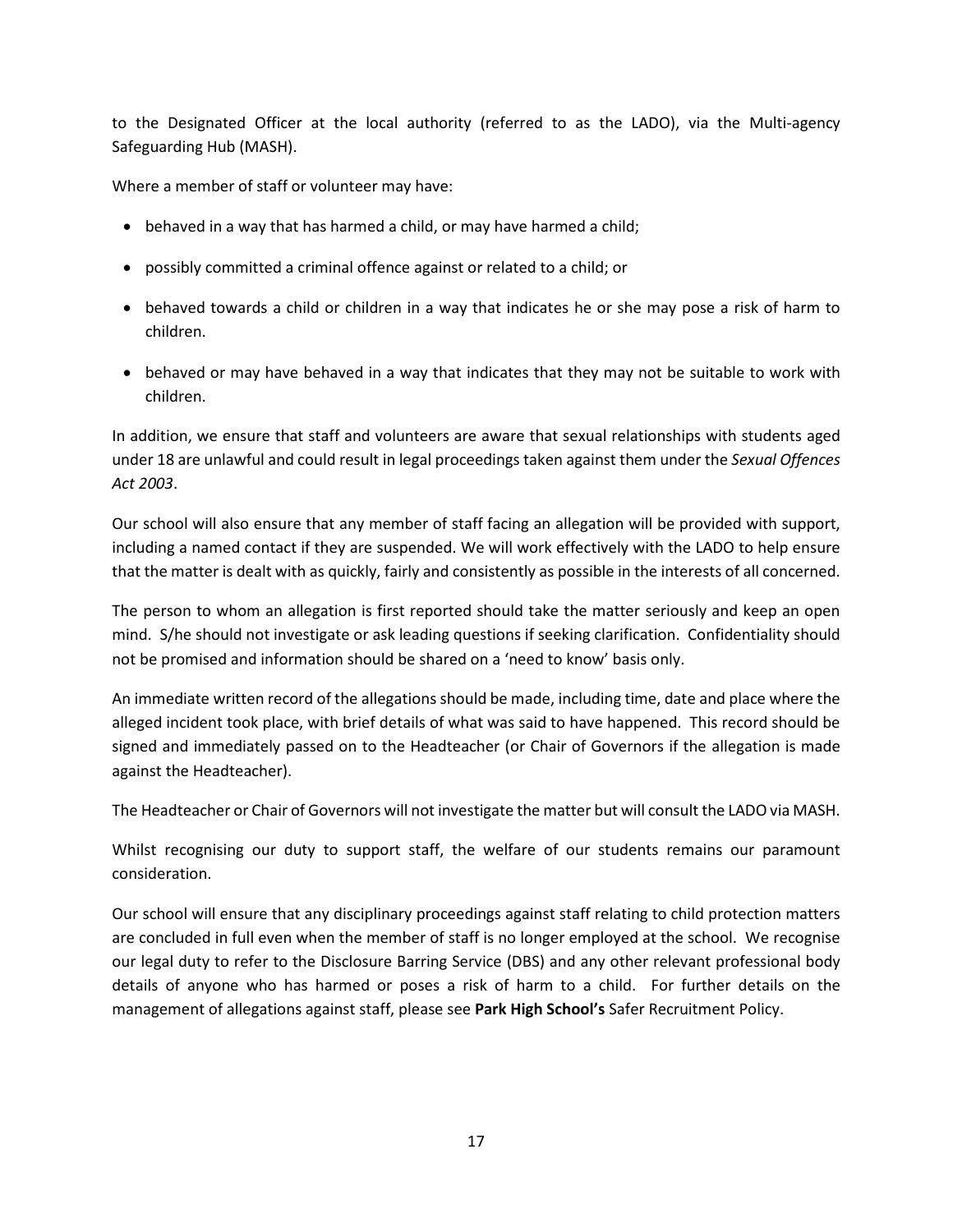## **8. Physical Intervention/ Positive Intervention**

Our school's policy on physical intervention and positive handling by staff is set out separately. It complies with the DfE's guidance [on use of reasonable force.](https://www.gov.uk/government/publications/use-of-reasonable-force-in-schools) This policy states that staff may only use reasonable force, meaning no more force than is needed to prevent students from hurting themselves or others, from damaging property, or from causing disorder. It is always unlawful to use force as a punishment.

Headteachers and other authorised trained staff can use such force/restraint as is reasonable in the circumstances to conduct a search for the following prohibited items: knives and weapons, alcohol, illegal drugs, stolen items, cigarettes and tobacco, fireworks, pornographic images, mobile phones or any article that has been or is likely to be used to commit an offence, cause personal injury or damage property.

Where the use of force is necessary, plans and reasonable adjustments should be made for disabled children and children with special educational needs.

Any use of force or restraint must be recorded and signed by a witness. The parent/carer will be informed of the incident.

## **9. Whistleblowing**

All staff and volunteers at our should feel able to raise concerns about poor or unsafe practice and potential failures in the 's safeguarding regime and know that such concerns will be taken seriously by our senior leadership team.

All staff and volunteers are to be made aware of their Whistleblowing responsibilities promptly report any concerns in the interests of protecting children and staff from poor practice and or unsuitable behaviour. This includes the requirement to self-disclose any personal information which may impact on their suitability to work in an education setting.

Where internal reporting arrangements are viewed not to have been taken seriously or with sufficient rigour, any member of staff can raise concerns externally if the matter is not resolved by the Headteacher or Chair of Governors e.g. via the Local Authority's Designated Officer for Managing Allegations; the HSCB or the Government's Whistle-blowing report line: **0800 028 0285 o[r help@nspcc.org.uk](mailto:help@nspcc.org.uk)**

## **10. Supporting Vulnerable Children**

We recognise that without appropriate intervention and support, abuse or witnessing violence may have an adverse impact on children which may last into adulthood.

Our school will support students through:

- curricular opportunities to encourage self-esteem and self-motivation;
- an ethos that actively promotes a positive, supportive and safe environment and values the whole community;
- liaison with other agencies which support the student such as Social Care and Child and Adolescent Mental Health Services (CAMHS);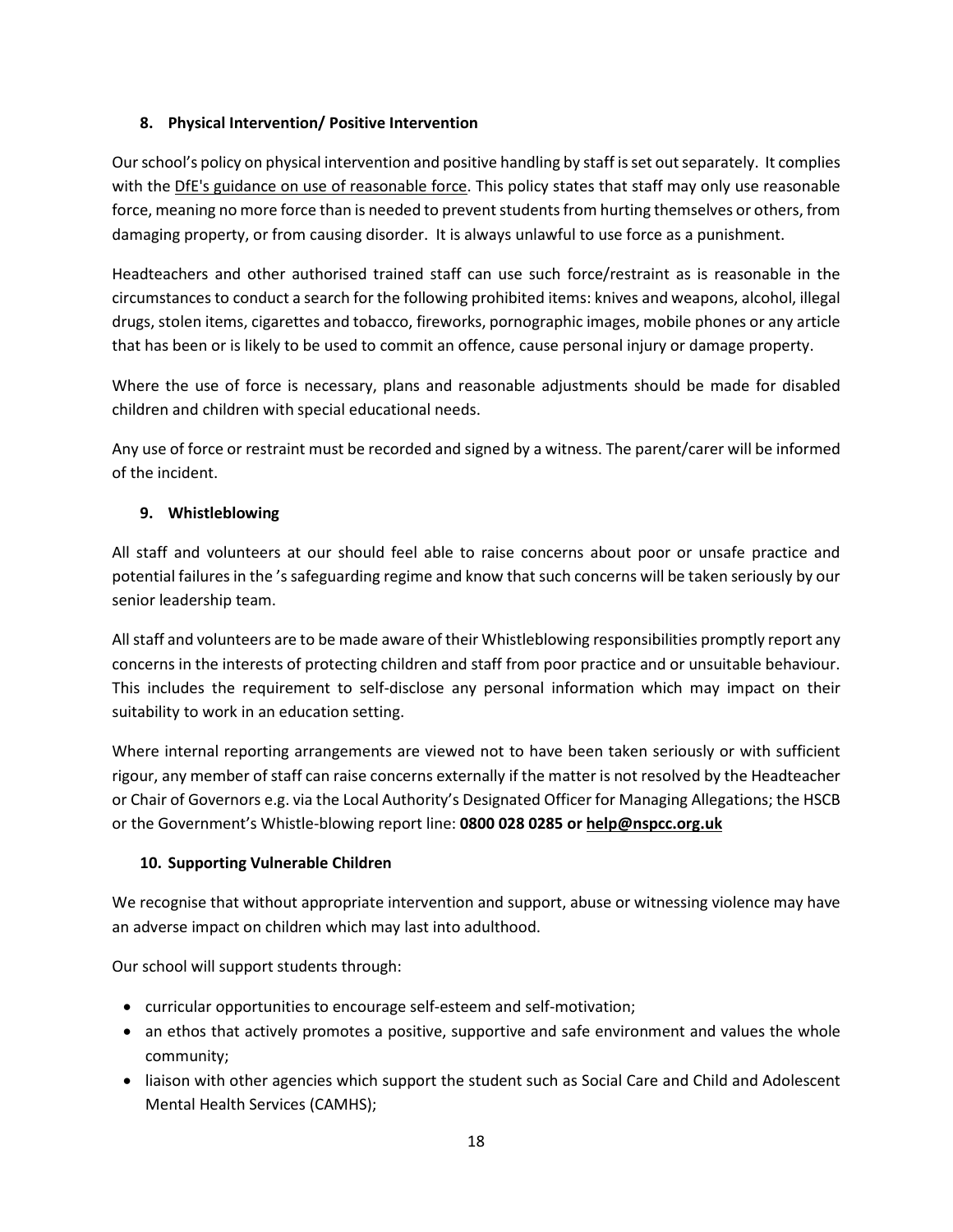• our school's Behaviour policy will support vulnerable students in the school. Our staff will agree a consistent approach that focuses on the behaviour of the child but does not damage the student's sense of worth.

#### **10.1 Children Looked After.**

The most common reason for children becoming looked after is as a result of abuse and/or neglect. We will ensure that our staff have the skills, knowledge and understanding necessary to keep looked after children safe, including children who were previously looked after.

In particular, we will ensure that appropriate staff have the information they need in relation to a child's looked after legal status (whether they are looked after under voluntary arrangements with consent of parents or on an interim or full care order) and contact arrangements with birth parents or those with parental responsibility. Our staff will obtain information about the child's care arrangements and the levels of authority delegated to the carer by the authority looking after him/her. Our Designated Teacher for Children Looked After (CLA) will obtain details of the child's social worker and the name of the virtual school head in the authority that looks after the child.

The Designated Teacher for CLA will work with the virtual school head and the Personal Adviser to promote the educational achievement and welfare of existing and previously Looked After Children. For further information se[e Role and Responsibilities of the Designated Teacher](http://lewishamvirtualschool.org.uk/mdocs-posts/the-role-and-responsibilities-of-the-designated-teacher-for-looked-after-children/) and [Promoting the Education](https://www.gov.uk/government/publications/promoting-the-education-of-looked-after-children)  [of Looked After Children.](https://www.gov.uk/government/publications/promoting-the-education-of-looked-after-children)

#### **Children potentially at greater risk of harm**

(KCSIE Paragraphs 109-112) [Keeping Children safe in Education 2020](https://assets.publishing.service.gov.uk/government/uploads/system/uploads/attachment_data/file/912592/Keeping_children_safe_in_education_Sep_2020.pdf)

Children who need a social worker (Child in Need and Child Protection Plans)

Children may need a social worker due to safeguarding or welfare needs. Local authorities should share the fact a child has a social worker, and the DSL will hold and use this information so that decisions can be made in the best interests of the child's safety, welfare and educational outcomes.

There are clear powers to share this information under existing duties on both local authorities and schools to safeguard and promote the welfare of children.

Children requiring mental health support. Schools have an important role to play in supporting the mental health and wellbeing of students.

#### **11. Online Safety**

The use of technology has become a significant component of many safeguarding issues. Child sexual exploitation; radicalisation; sexual predation: technology often provides the platform that facilitates harm. An effective approach to online safety empowers a school or college to protect and educate the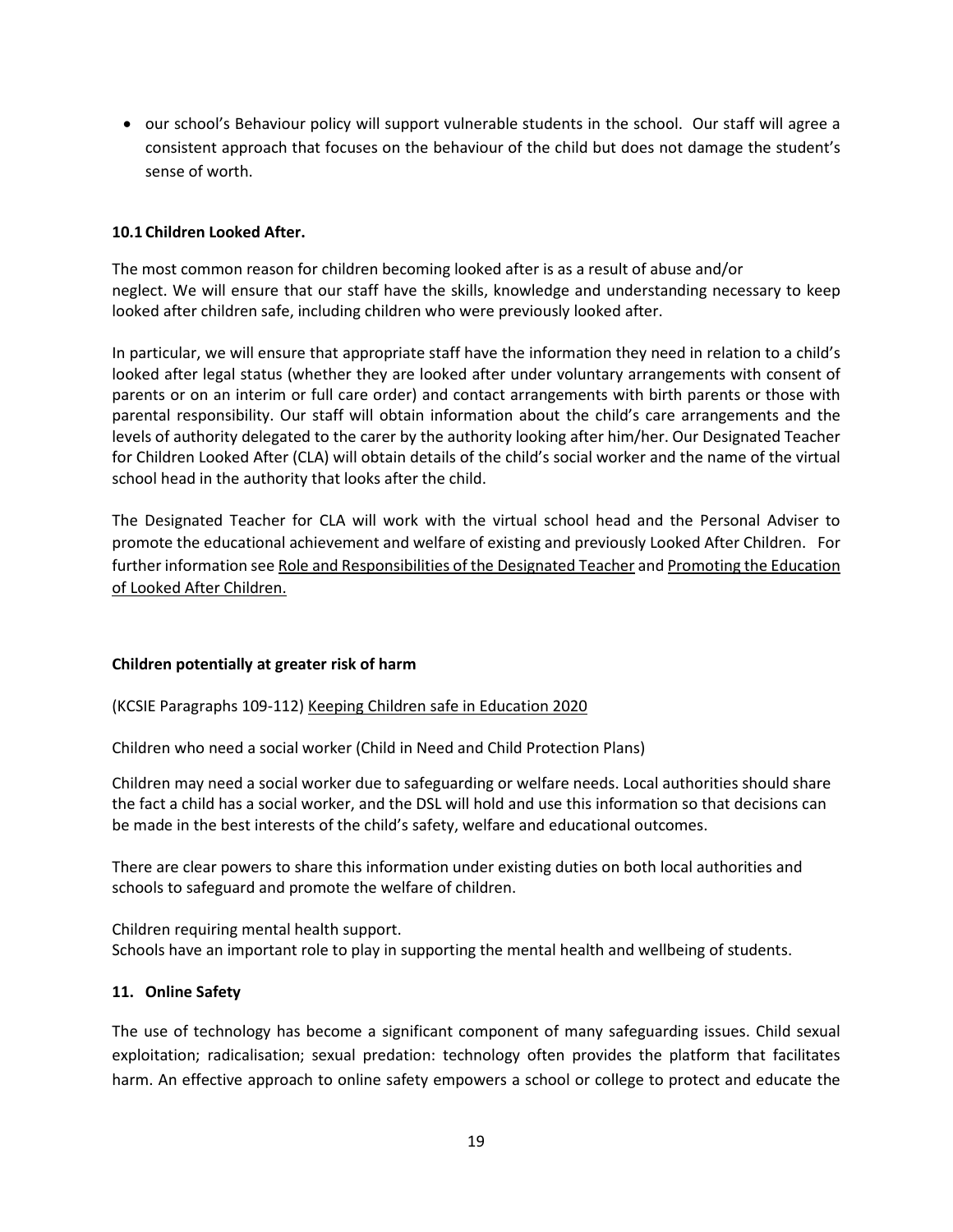whole school or college community in their use of technology and establishes mechanisms to identify, intervene in, and escalate any incident where appropriate.

## **Education at home**

Where children are being asked to learn online at home the department has provided advice to support schools and colleges do so safely, available [here.](https://www.gov.uk/guidance/safeguarding-and-remote-education-during-coronavirus-covid-19)

Additional information to support governing bodies and proprietors keep their children safe online (including when they are online at home) is provided in KCSIE Annex C.

Our Digital Safety Policy is set out in a separate document. We ensure that we have effective mechanisms to identify, intervene in, and escalate any incident where appropriate. Digital Safety is included in our curriculum at all levels and information is also provided to parents/carers.

All staff are made aware of the school policy on Online Safety which sets our expectations relating to:

- creating a safer online environment including training requirements, filters and monitoring;
- giving everyone the skills, knowledge and understanding to help children and young people stay safe on-line;
- inspiring safe and responsible use and behaviour;
- safe use of mobile phones both within school and on school trips/outings;
- safe use of camera equipment, including camera phones; and
- what steps to take if you have concerns and where to go for further help

Staff must read the Online Safety policy in conjunction with our Code of Conduct in relation to personal online behaviour.

#### **12. Peer on Peer Abuse**

#### **12.1 Bullying**

Our school's policy on the prevention and management of bullying (including on-line bullying) is set out in a separate document and is reviewed annually by the governing body. This policy includes reference to all prejudice related bullying. We acknowledge that to allow or condone bullying may lead to considerations under child protection procedures.

We recognise that children can also be vulnerable to physical, sexual and emotional bullying and abuse by their peers or they may be the perpetrator of such behaviour. We will always address such abuse seriously, involving partner agencies where required. We will remain alert to the possibility that a child or young person who has harmed another may well also be a victim. Staff should not dismiss some abusive sexual behaviour as 'normal' between young people and should not develop high thresholds before taking action.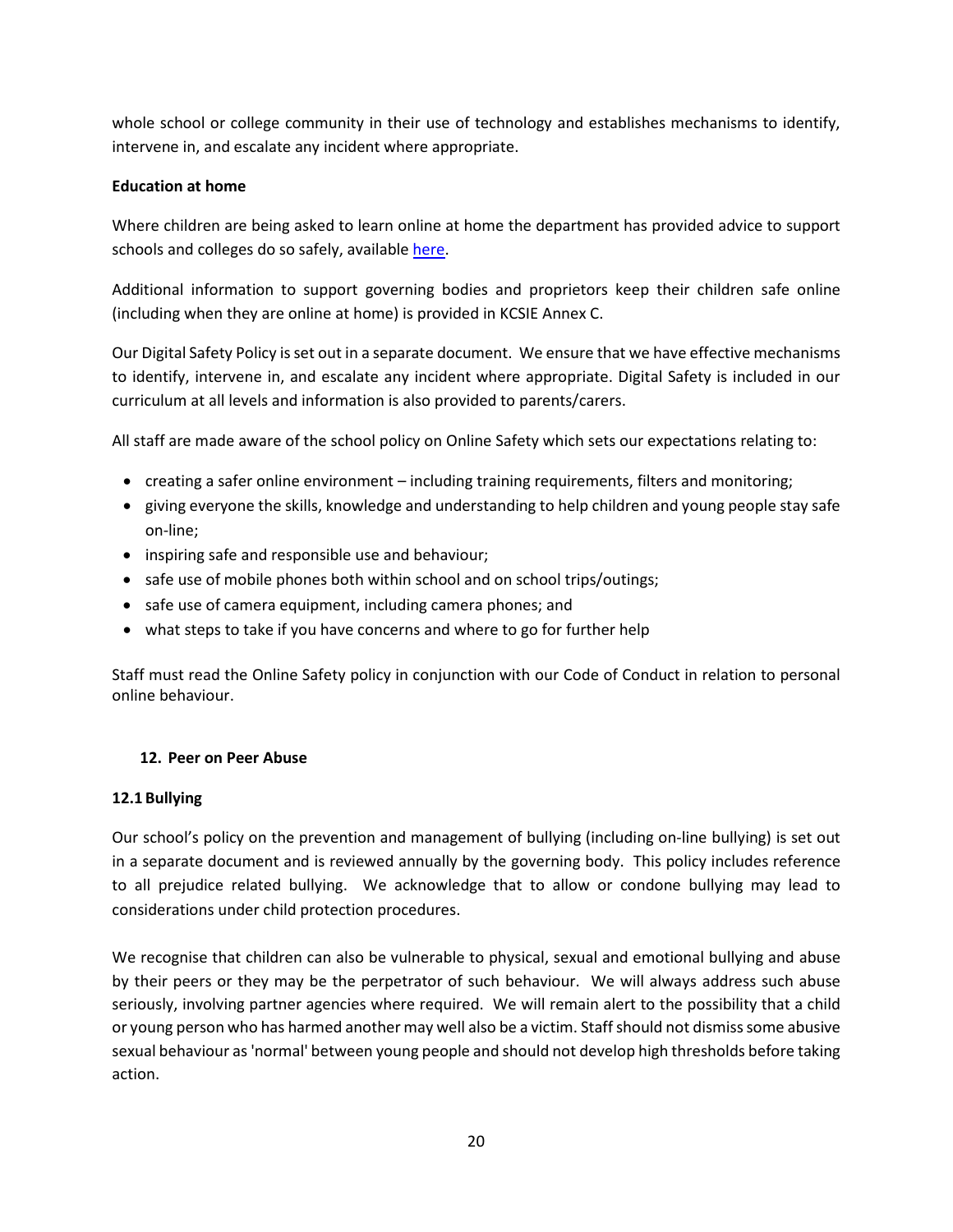If one child or young person causes harm to another, this should not necessarily be dealt with as abuse. When considering whether behaviour is abusive, it is important to consider:

• Whether there is a large difference in power (for example age, size, ability, development) between the young people concerned; or

• whether the perpetrator has repeatedly tried to harm one or more other children; or

• Whether there are concerns about the intention of the alleged perpetrator. In order to minimise the risk of peer on peer abuse the school:

• Provides a developmentally appropriate PSCHEe curriculum which develops students understanding of acceptable behaviour and keeping themselves safe.

• Have systems in place for any student to raise concerns with staff, knowing that they will be listened to, believed and valued.

• Develop robust risk assessments where appropriate.

• Have relevant policies in place (e.g. Behaviour and Exclusions Policy).

## **12.2 Child on child sexual violence and sexual harassment**

At Park High School, we recognise that sexual violence and sexual harassment can occur between children of any age and sex**.** It may occur online and offline and can be complex. We also recognise the criminal offence of 'Upskirting' (where someone takes a picture under a person's clothing (not necessarily a skirt) without their permission and or knowledge, with the intention of viewing their genitals or buttocks (with or without underwear) to obtain sexual gratification, or cause the victim humiliation, distress or alarm. Anyone of any gender can be a victim.

We will ensure that all such matters are taken seriously, and that appropriate action is taken to address the issue, including the provision of support. Sexual violence or sexual harassment will not be passed off as 'banter' or just 'part of growing up'.

In response to such a report our will:

- reassure the victim that they will be taken seriously, and they will be supported;
- respond in line with our safeguarding procedures outlined in section 5 of this document;
- where a concern includes an online element, follow DfE guidance: [Searching, screening and](https://www.gov.uk/government/publications/searching-screening-and-confiscation)  [confiscation at school](https://www.gov.uk/government/publications/searching-screening-and-confiscation) and UKCCIS advice [Sexting in schools and colleges.](https://www.gov.uk/government/publications/sexting-in-schools-and-colleges) Adults should not view sexual imagery unless there is good and clear reason to do so. Wherever possible responses to incidents should be based on what DSLs have been told about the content of the imagery. See [Guidance on Suspected Indecent Imagery for Staff.](http://www.harrowscb.co.uk/wp-content/uploads/2019/10/Suspected-Indecent-Imagery-Protocol-for-staff.pdf)
- if possible, manage any such reports with two members of staff present (preferably the DSL being one of them).

Where there has been a report of sexual violence, our DSL will make and record an immediate risk and needs assessment.

Where there has been a report of sexual harassment, the DSL will consider the need for a risk assessment on a case-by-case basis.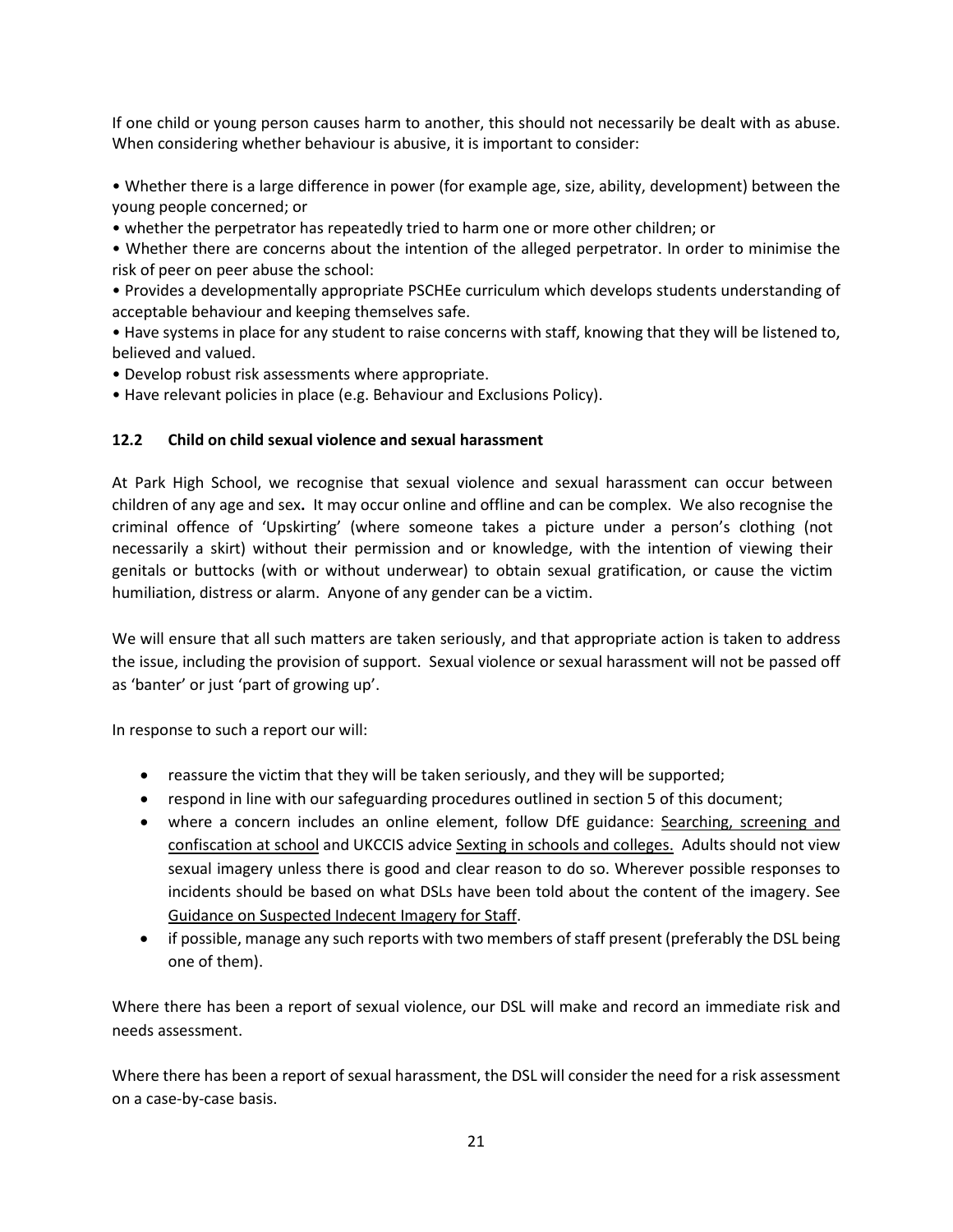The risk and needs assessment will consider and keep under review:

- the victim, especially their protection and support;
- the alleged perpetrator; and
- all the other children (and, if appropriate, adult students and staff) at the school, especially any actions that are appropriate to protect them

Our DSL will engage with children's social care, the police and specialist services as required. Any risk assessments undertaken by the other agencies/services will be used to inform our 's own risk assessment.

Important considerations:

- the wishes of the victim in terms of how they want to proceed. Victims should be given as much control as is reasonably possible;
- the nature of the alleged incident(s), including whether a crime may have been committed and consideration of harmful sexual behaviour;
- the ages and developmental stages of the children involved;
- any power imbalance between the children e.g. age differential, disability or learning difficulty
- if the alleged incident is a one-off or a sustained pattern of abuse;
- any ongoing risks to the victim, other children, adult students or staff; and
- other related, contextual issues e.g. in the community/local environment
- if both the alleged perpetrator and victim are still attending the same school, how best to keep them at a reasonable distance apart (including on transport).

## **12.3Management of sexual violence/harassment cases**

Where appropriate, the management of such cases will be agreed with in consultation with children's social care and/or the police or other specialist service. There are four possible routes – **all** underpinned by the principle that such behaviour is **never acceptable and will not be tolerated:**

**Manage internally** - In some case of sexual harassment, e.g. one-off incidents, it might be appropriate to handle the incident internally, perhaps through utilising our behaviour and bullying policies and by providing pastoral support.

**Early Help** – Providing early help can be particularly useful to address non-violent harmful sexual behaviour and may prevent escalation of sexual violence.

**Referrals to children's social care** – Where a child has been harmed, is at risk of harm, or is in immediate danger, we will make a referral to children's social care, who will determine whether any of the children involved are in need of protection or other services. Referring to children's social care should not delay our school from taking immediate action to protect the victim and other children. However, we will ensure that any such actions do not jeopardise a statutory investigation.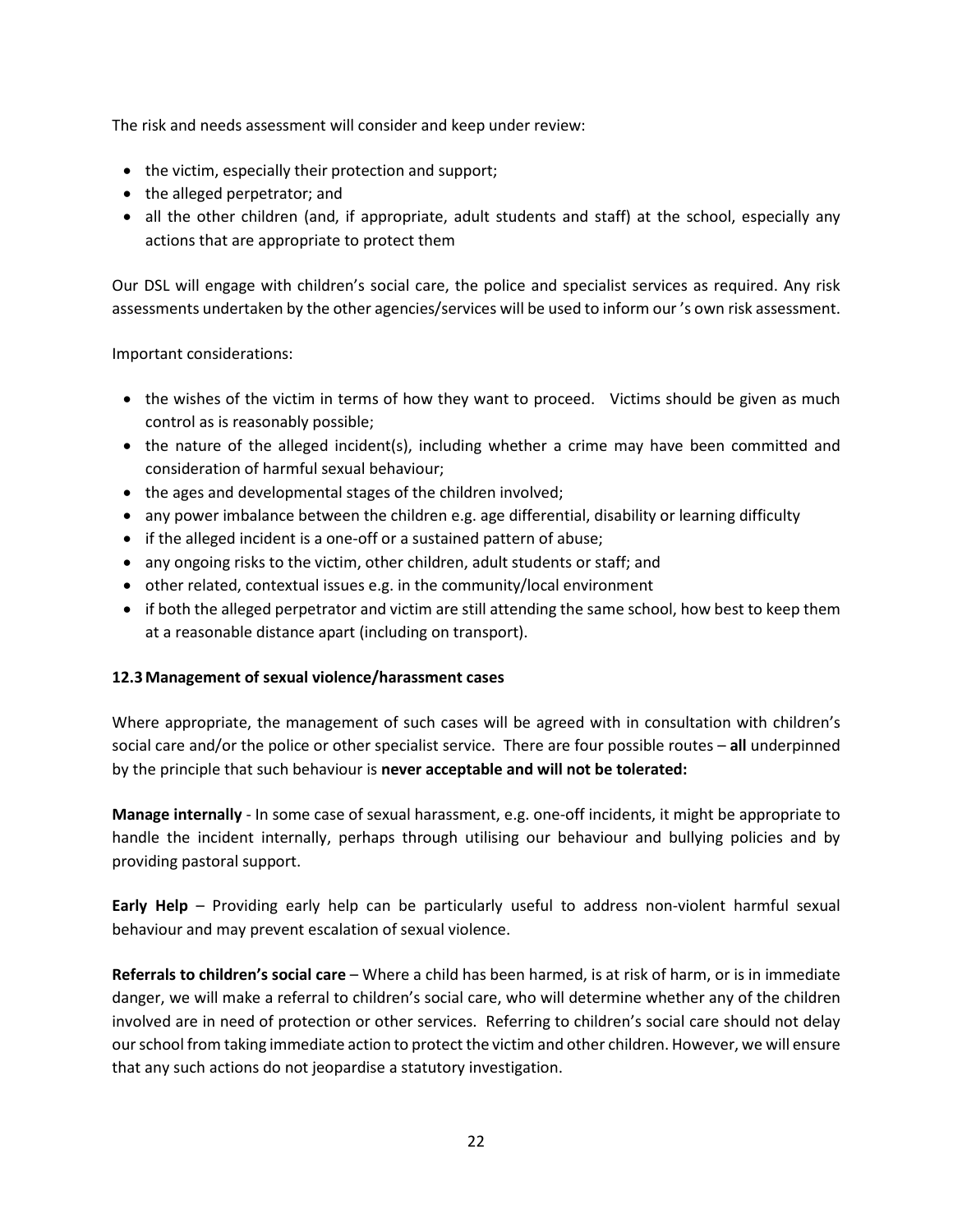**Reporting to the Police –** Any report to the police will generally be in parallel with a referral to children's social care. Where a report of rape, assault by penetration or sexual assault is made, the matter should be passed on to the police. If the alleged perpetrator is under ten (below the age of criminal responsibility), the principle of reporting to the police remains. The police will take a welfare approach, rather than a criminal justice approach.

The school will consult the police and agree what information can be disclosed to staff and others and in particular to the alleged perpetrator and their parents/carers. They should also discuss the best way to protect the victim and their anonymity.

## *With all routes outlined above, it is vital that all concerns, decisions and reasons for decisions are recorded (written or electronic***).**

**Bail conditions –**The term 'Released Under Investigation' (RUI) will apply where circumstances do not warrant the application of bail to either re-attend on a particular date or to include conditions preventing activity or in some cases ensuring compliance with an administrative process.

In all cases, our school will work with children's social care and the police to manage any implications and to safeguard children. An important consideration will be to ensure that the victim can continue in their normal routine, including continuing to receive a suitable education.

Throughout any criminal process taking place, the police will help and support the school as much as they can – within the constraints of any legal restrictions.

**The end of the criminal process –** if a child is convicted or cautioned for a sexual offence and remains in school, expectations regarding their future behaviour and any restrictions must be made clear.

**Safeguarding and supporting the victim –** victims may not disclose the whole picture immediately. They should be asked if they would find it helpful to have a designated trusted adult to talk to about their needs and have choice about who this is. In response to any stress they may experience, flexible or alternative arrangements for their education may need to be considered. We will do everything we reasonably can to protect the victim from bullying and harassment to ensure that they continue to receive a suitable education.

**Safeguarding and supporting the alleged perpetrator –** Any child will likely experience stress as a result of being subject of allegations and any associated negative reactions by their peers. We will respond proportionately, recognising that the alleged perpetrator may have unmet needs as well as potentially posing a risk of harm to other children. These behaviours may be a symptom of either their own abuse or exposure to abusive practices and or materials. We will seek advice as appropriate from children's social care, specialist sexual violence services and the police.

If the alleged perpetrator moves to another educational provision, our DSL will ensure that relevant staff at the new provision are made aware of any ongoing support needs and any potential risks to other children and the staff.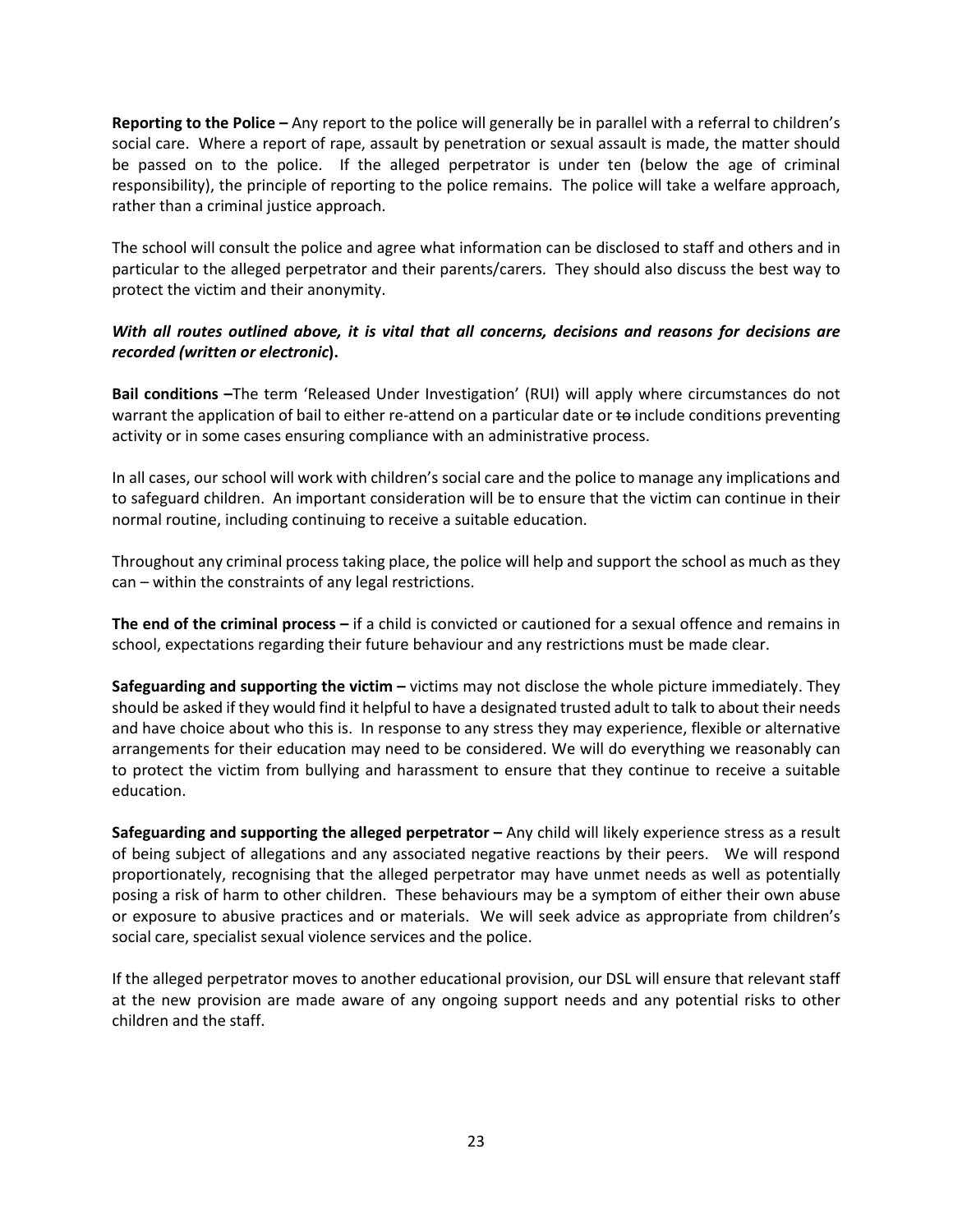## **13.Safeguarding Children in Specific Circumstances**

## **13.1 Children and the court system**

Guidance is available for when children are required to give evidence in **criminal courts** [5-11 year olds](https://www.gov.uk/government/publications/young-witness-booklet-for-5-to-11-year-olds) and [12-17 year olds.](https://www.gov.uk/government/publications/young-witness-booklet-for-12-to-17-year-olds)

Making arrangements for children via the **family courts**following separation can be stressful and entrench conflict in families. The Ministry of Justice has launched useful online guidance Get help [with child](https://helpwithchildarrangements.service.justice.gov.uk/)  [arrangements](https://helpwithchildarrangements.service.justice.gov.uk/) (also known as contact, access or custody).

## **13.2 Children with Disabilities or Special Educational Needs**

Our school is committed to ensure that children with special educational needs and/or disabilities have exactly the same human rights to be safe from abuse and neglect, to be protected from harm and achieve the same outcomes as non-disabled children. We recognise that disabled children do however require additional action because they can experience greater vulnerability as a result of negative attitudes and because they may have additional needs relating to physical, sensory, cognitive and/or communication impairments.

This understanding is incorporated into our staff training, so that we all remain vigilant to identifying the additional vulnerabilities for these children in our care and provide the appropriate level and type of pastoral support.

Staff should bear in mind that additional difficulties may exist when recognising abuse and neglect in children with special educational needs and/or disabilities. This can include assumptions that indicators of possible abuse such as behaviour, mood and injury relate to the child's disability without further exploration, that children with special educational needs and/or disabilities can be disproportionally impacted by, for example, bullying without outwardly showing any signs, and there can be communication barriers in overcoming these difficulties.

Due to the different relationship that trusted adults may have with people with disabilities i.e. trust, intimate care, feeding there is a reliance on the integrity of the adult and an assumption they will treat the client appropriately, this may lead to confusion and vulnerability and the potential for exploitation as some people are predatory and some clients are unquestioningly trusting.

Some people with disabilities have low self-esteem and possibly no or small peer groups they are prone to befriending and grooming or coaxing into situations that may led to exploitation due to their vulnerability and naivety.

People that work with clients with disabilities are often overworked given challenging tasks this can lead to compassion fatigue which in itself can result in the abuse of power and a toxic environment. as seen in certain Care homes and children's homes, in the last few years.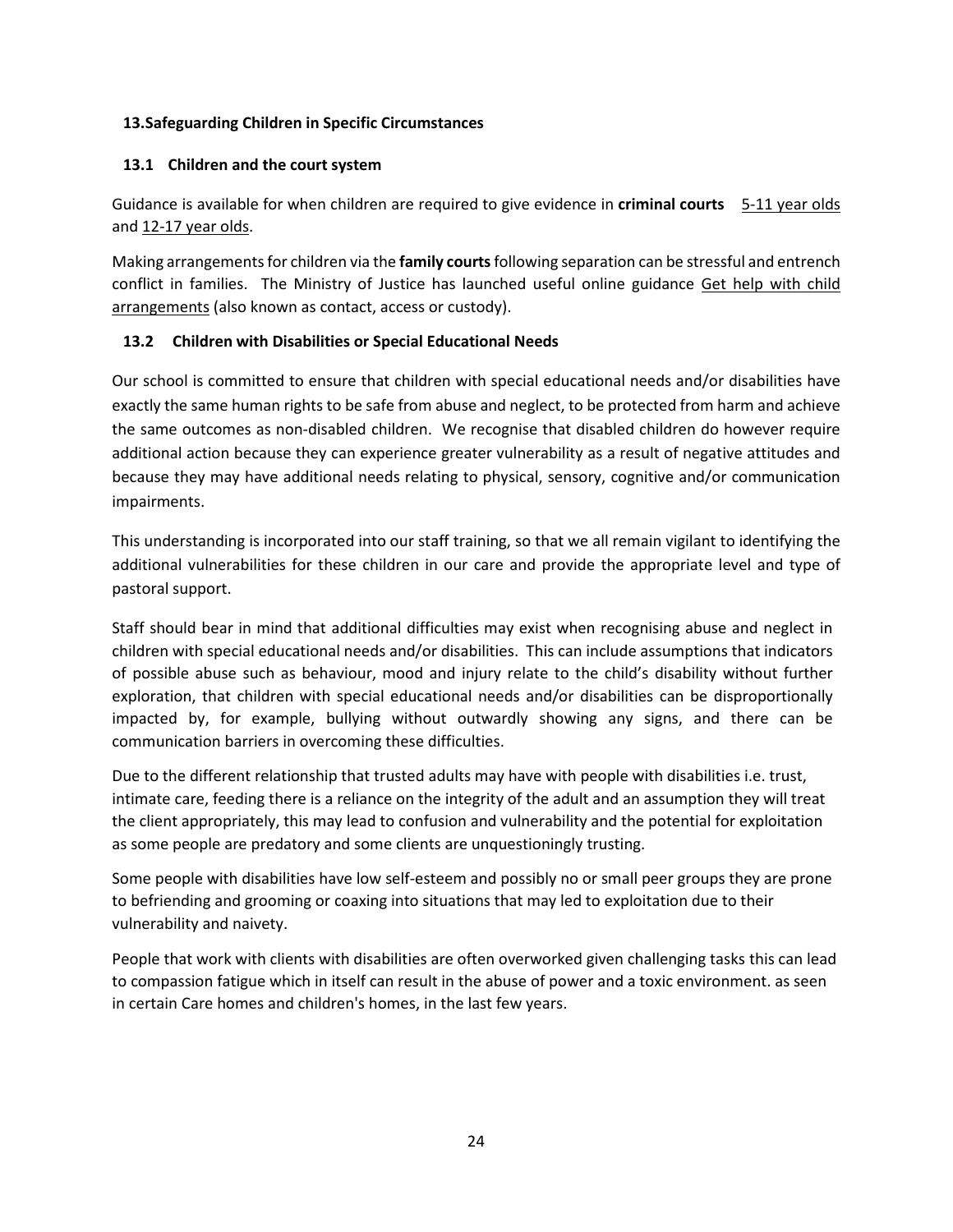## **13.3 Children with a family member in prison**

These children are at risk of poor outcomes including poverty, stigma, isolation and poor mental health. [NICCO](https://www.nicco.org.uk/) (National Information Centre on Children of Offenders) provides information to support professionals working with offenders and their children, to help mitigate negative consequence for those children.

**13.4 Child Sexual Exploitation and Child Criminal Exploitation:** are forms of abuse and both occur where an individual or group takes advantage of an imbalance in power to coerce, manipulate or deceive a child or young person under the age of 18 into sexual or criminal activity. In some cases, the abuse will be in exchange for something the victim needs or wants, and/or will be to the financial benefit or increased status of the perpetrator or facilitator.

Child Sexual Exploitation and Child Criminal Exploitation does not always involve physical contact; it can also occur through the use of technology. Like all forms of abuse exploitation:

- can affect any child or young person (male or female) under the age of 18 years, including 16 and 17 year olds who can legally consent to have sex;
- can still be abuse even if the sexual activity appears consensual;
- can include both contact (penetrative and non-penetrative acts) and non-contact sexual activity;
- can take place in person or via technology, or a combination of both;
- can involve force and/or enticement-based methods of compliance and may, or may not, be accompanied by violence or threats of violence;
- may occur without the child or young person's immediate knowledge (e.g. through others copying videos or images they have created and posting on social media);
- can be perpetrated by individuals or groups, males or females, and children or adults. The abuse can be a one-off occurrence or a series of incidents over time, and range from opportunistic to complex organised abuse; and
- is typified by some form of power imbalance in favour of those perpetrating the abuse.

Whilst age may be the most obvious, this power imbalance can also be due to a range of other factors including gender, sexual identity, cognitive ability, physical strength, status, and access to economic or other resources.

Some of the following signs may be indicators of Child Criminal Exploitation:

- children who appear with unexplained gifts or new possessions;
- children who associate with other young people involved in exploitation;
- children who suffer from changes in emotional well-being;
- children who misuse drugs and alcohol;
- children who go missing for periods of time or regularly come home late; and
- children who regularly miss school or education or do not take part in education.

The above Child Criminal Exploitation indicators can also be indicators of Child Sexual Exploitation, as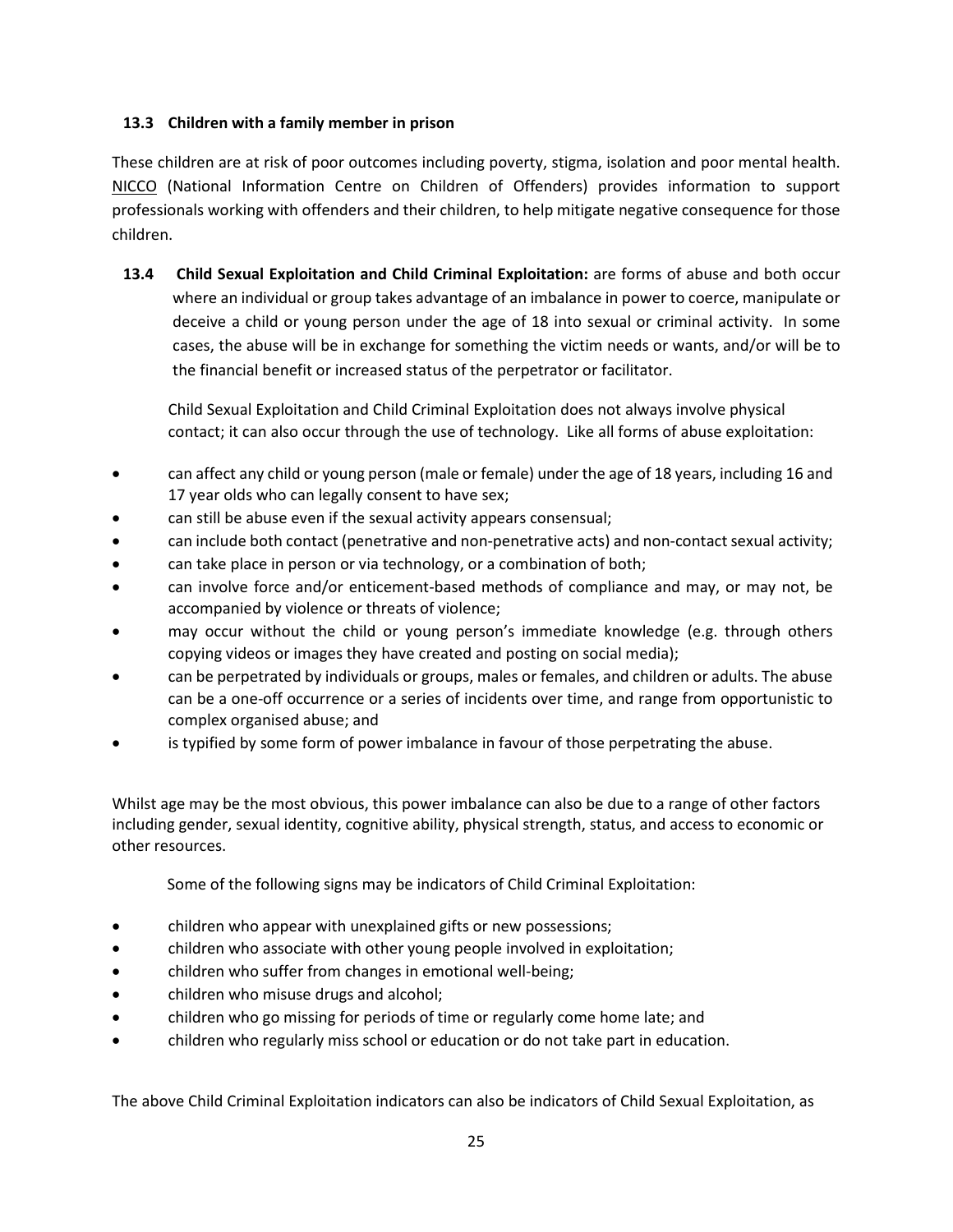can:

- children who have older boyfriends or girlfriends;
- children who suffer from sexually transmitted infections or become pregnant;

Our school will support the multi-agency activity to combat these crimes and help to divert and support any young students affected by CSE and CCE. We will follow the HSCB protocol for identifying and managing cases of CSE and/or CCE and promote the use of the HSCB's [SAFEGUARD Identification Tool](http://www.harrowlscb.co.uk/wp-content/uploads/2015/05/S-A-F-E-G-U-A-R-D-cse-identification-tool.pdf) Identification tool in our child protection training. Also see section 'Child on Child Sexual Violence and Sexual Harassment.

## **13.5 Gangs and youth violence**

Schools are increasingly recognised as places where early warning signs can be spotted that younger children may be at risk of getting involved in gangs or youth violence. Crucial preventive work can be done at this stage to prevent negative behaviour from escalating and becoming entrenched. We recognise that even low levels of youth violence can have a disproportionate impact on a student or the wider school/community environment. We will therefore, support children in developing safeguarding skills to prevent involvement in risky behaviours, and where serious concerns arise, we will work collaboratively with our partner agencies to help prevent escalation of harm.

For further information refer to government guidance [advice to schools on gangs and youth violence](https://www.gov.uk/government/publications/advice-to-schools-and-colleges-on-gangs-and-youth-violence) and [Preventing serious violence: a multi-agency approach.](https://www.gov.uk/government/publications/preventing-serious-violence-a-multi-agency-approach)

Support for young people affected by gang association can be obtained via [London gang exit](https://saferlondon.org.uk/services/london-gang-exit/)

## **13.6 County Lines**

This is a geographically widespread form of criminal activity involving drug networks or gangs that groom and exploit children and young people to carry drugs and money from urban areas to suburban and rural or seaside areas. Missing episodes can be an important identifying factor, where the victim may have been trafficked for these purposes. In close working relationship with our local MASH a referral to the National Referral Mechanism will be considered for any such concerns.

Further advice can be obtained from Home Office guidance [Criminal exploitation of children and](https://www.gov.uk/government/publications/criminal-exploitation-of-children-and-vulnerable-adults-county-lines)  [vulnerable adults -](https://www.gov.uk/government/publications/criminal-exploitation-of-children-and-vulnerable-adults-county-lines) county lines

#### **13.7 Domestic Abuse**

The cross-government definition of domestic violence and abuse is: any incident or pattern of incidents of controlling, coercive, threatening behaviour, violence or abuse between those aged 16 or over who are, or have been, intimate partners or family members regardless of gender or sexuality. The abuse can encompass but is not limited to: psychological; physical; sexual; financial; and emotional. All children can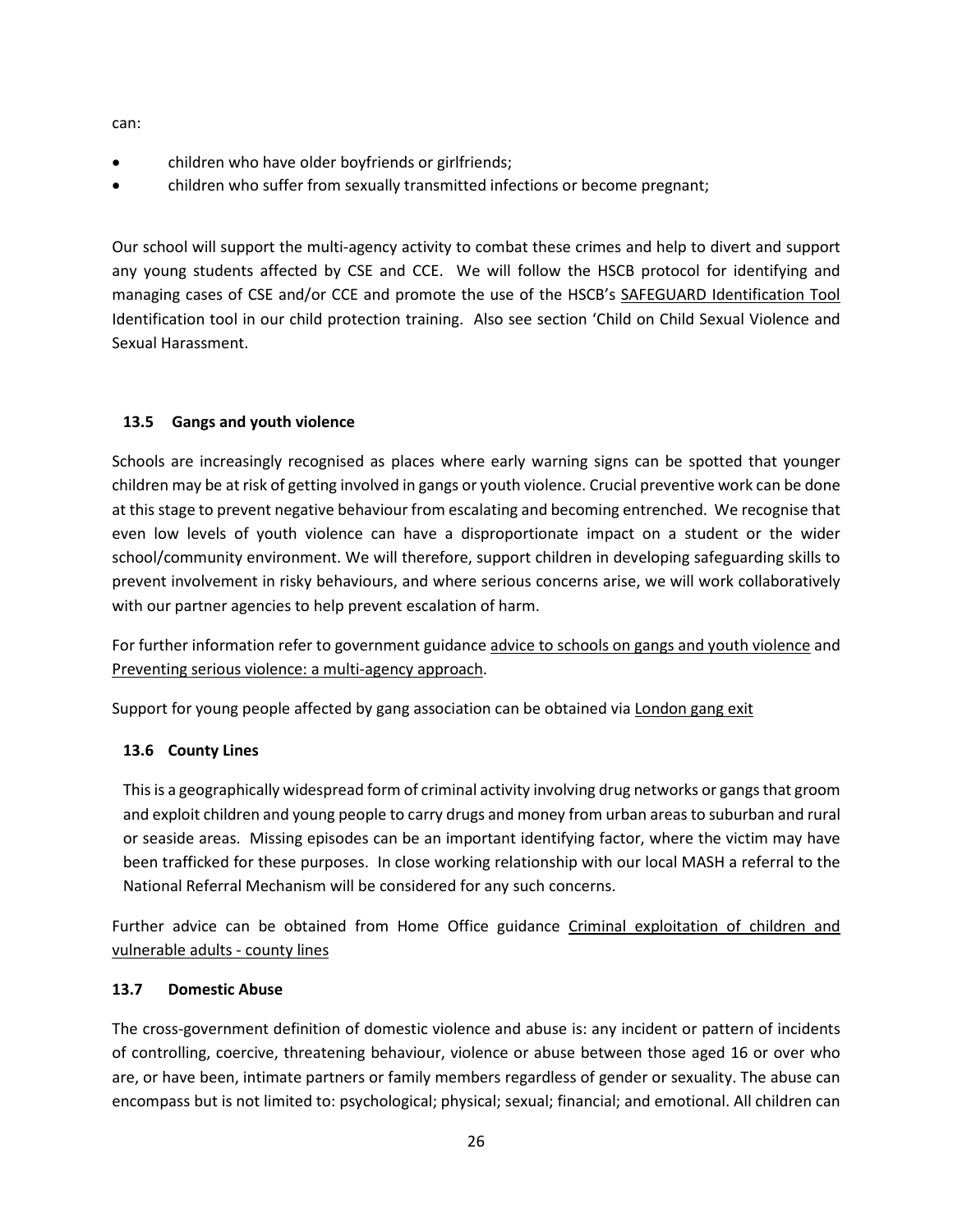witness and be adversely affected by domestic abuse in the context of their home life where domestic abuse occurs between family members. Exposure to domestic abuse and/or violence can have a serious, long lasting emotional and psychological impact on children. In some cases, a child may blame themselves for the abuse or may have had to leave the family home as a result.

#### **Operation Encompass**

Operation Encompass operates in the majority of police forces across England. It helps police and schools work together to provide emotional and practical help to children. The system ensures that when police are called to an incident of domestic abuse, where there are children in the household who have experienced the domestic incident, the police will inform the key adult (usually the designated safeguarding lead) in school before the child or children arrive at school the following day. This ensures that the school has up to date relevant information about the child's circumstances and can enable support to be given to the child according to their needs. Police forces not signed up to operation encompass will have their own arrangements in place.

National Domestic Abuse Helpline Refuge runs the National Domestic Abuse Helpline, which can be called free of charge and in confidence, 24 hours a day on 0808 2000 247. Its website provides guidance and support for potential victims, as well as those who are worried about friends and loved ones. It also has a form through which a safe time from the team for a call can be booked.

Additional advice on identifying children who are affected by domestic abuse and how they can be helped is available at:

- NSPCC- UK domestic-abuse Signs Symptoms Effects
- Refuge what is domestic violence/effects of domestic violence on children
- Safelives: young people and domestic abuse.

The Domestic Abuse Bill 2020 sought to improve awareness and understanding of coercive control offence and review effectiveness of offence. The Bill also recognises the devastating impact that domestic abuse can have on children exposed to it in their own home. Part 1 of the Bill provides that a child who sees or hears, or experiences the effects of, domestic abuse and is related to the person being abused or the perpetrator is also to be regarded as a victim of domestic abuse. This will help to ensure that locally commissioned services consider and address the needs of children affected by domestic abuse.

Our school recognises the immediate and long-term impact of domestic abuse on a child's development and emotional wellbeing. All staff will remain vigilant to identifying the signs so that early help and protective action can be instigated where appropriate. We endeavour to provide the child with a safe and caring environment at school to help mitigate the impact of home-life stresses.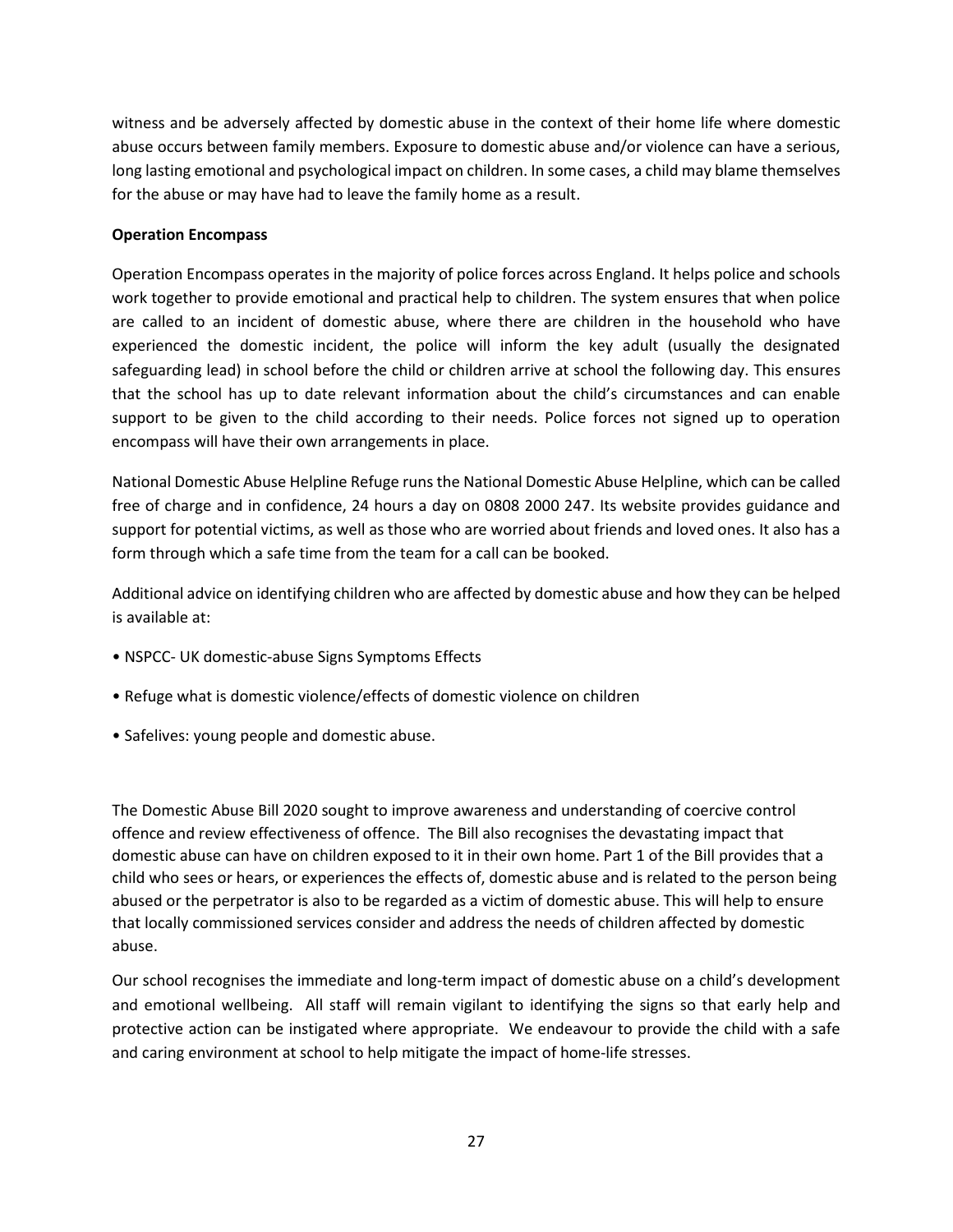Any notifications received from the police/MASH of domestic abuse incidents, will be promptly reviewed by our DSL. This will enable our school to respond appropriately to the impact on the child/young person and to share any additional information with MASH to assist in the overall identification and assessment of risk

## **13.8So-called 'honour-based' abuse (HBA)**

So-called 'honour-based' abuse (HBA) encompasses incidents or crimes which have been committed to protect or defend the honour of the family and/or the community, including female genital mutilation (FGM), forced marriage, and practices such as breast ironing. Abuse committed in the context of preserving "honour" often involves a wider network of family or community pressure and can include multiple perpetrators. It is important to be aware of this dynamic and additional risk factors when deciding what form of safeguarding action to take. All forms of HBA are abuse (regardless of the motivation) and should be handled and escalated as such. Professionals in all agencies, and individuals and groups in relevant communities, need to be alert to the possibility of a child being at risk of HBA, or already having suffered HBA.

## **13.9 Female Genital Mutilation (FGM)**

FGM comprises all non- medical procedures involving partial or total removal of the external female genitalia or other injury to the female genital organs. It is illegal in the UK and a form of child abuse with long-lasting harmful consequences.

## *All procedures involving partial or total removal of the external female genitalia or other injury to the female genital organs for non-medical reasons - WHO.*

In our school we recognise that whilst there is not necessarily an intention to harm a girl through FGM, the practice has serious short and long term medical and psychological implications. We are committed to work with families, partner agencies to promote understanding and safeguard students who may be at risk of this practice.

We aim to work sensitively with community groups where this may be a cultural belief and practice, however we will act to safeguard and promote our students welfare where required and will fulfil our duties under the *Female Genital Mutilation Act 2003* (as inserted by section 74 of the *Serious Crime Act 2015*). This places a statutory duty upon teachers to personally report to the police cases where they discover that an act of FGM appears to have been carried out on a girl under 18.

Where it is suspected that a girl is at risk of FGM being undertaken then child protection procedures must be followed.

Further information can be found in:

## [Multi-agency statutory guidance on female genital mutilation](https://www.gov.uk/government/publications/multi-agency-statutory-guidance-on-female-genital-mutilation) and

[Mandatory reporting of female genital mutilation -](https://www.gov.uk/government/publications/mandatory-reporting-of-female-genital-mutilation-procedural-information) procedural information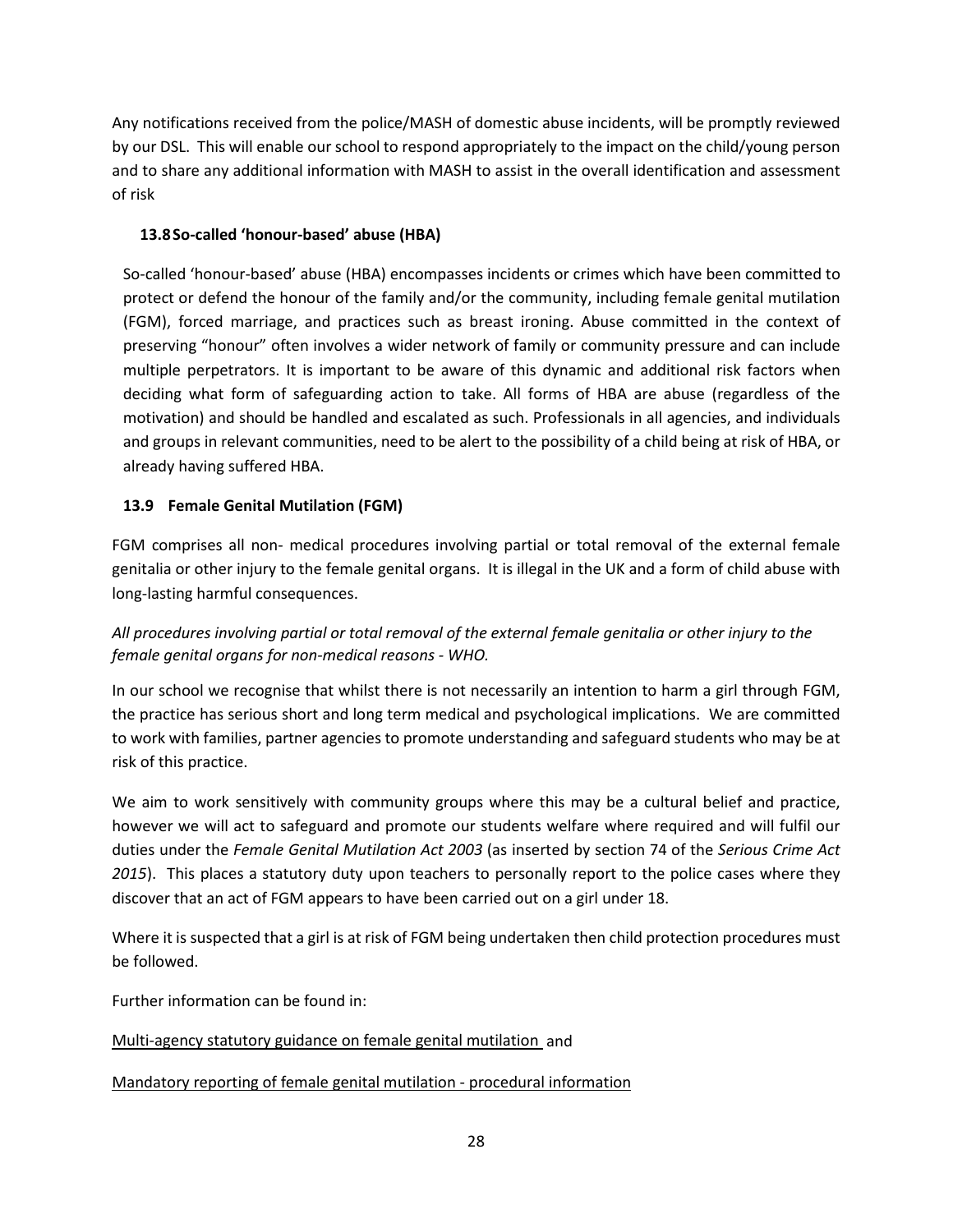#### **13.10 Forced Marriage**

#### **WHAT IS THE DIFFERENCE BETWEEN AN ARRANGED AND FORCED MARRIAGE?**

*Arranged marriage:* Both participants give their full consent and enter the marriage willingly.

*Forced marriage:* One or both participants enter the marriage without giving their consent. They go through with the wedding under duress from their families.

Forcing someone into marriage is a criminal offence in the UK.

A forced marriage is one entered into without the full and free consent of one or both parties and where violence, threats or any other form of coercion is used to cause a person to enter into a marriage. A lack of consent can be where a person does not consent or where they cannot consent e.g. if they have learning disabilities. There can also be links to so-called 'honour based' abuse. The Forced Marriage Unit can be contacted for advice or information on 020 7008 0151 or email: [fmu@fco.gov.ukO](mailto:fmu@fco.gov.uk)ur school recognises that it has an important role in safeguarding children from forced marriage by educating students about the law and their rights and in identifying signs of risk. Further information can be found in [Government Guidance on Forced Marriage.](https://www.gov.uk/guidance/forced-marriage)

#### **13.11 Homelessness**

Our staff will alert the DSL of families becoming or at risk of becoming homeless, so that the DSL can refer to housing services at the earliest opportunity. Indicators for the risk of homelessness can include debt, rent arrears, domestic abuse and anti-social behaviour, as well as the family being asked to leave a property. Duties introduced under The Homelessness Reduction Act 2017 shift focus to early intervention. For further information refer t[o Homeless Reduction Act Factsheets.](https://www.gov.uk/government/publications/homelessness-reduction-bill-policy-factsheets)

#### **13.12 Homestay - Children staying with host families**

Students may as part of their learning experience, stay for short periods with a host family (homestay) e.g. as part of a foreign exchange visit or sports tour. We will ensure the suitability of the adults in their respective families who will be responsible for the visiting child during the stay.

#### **13.13 Missing Education or Missing from Home and Care**

A child going missing from education, particularly repeatedly, is a potential indicator of abuse or neglect and such children are at risk of being victims of harm, exploitation or radicalisation.

Staff should follow the School's procedures for unauthorised absence and for dealing with children that go missing from education, particularly on repeat occasions, to help identify the risks of abuse and neglect, including sexual exploitation, and to help prevent the risks of their going missing in future. The School's procedures are set out in the **Park High School** [Attendance guidance.](https://www.parkhighstanmore.org.uk/parents/studentabsence) The Designated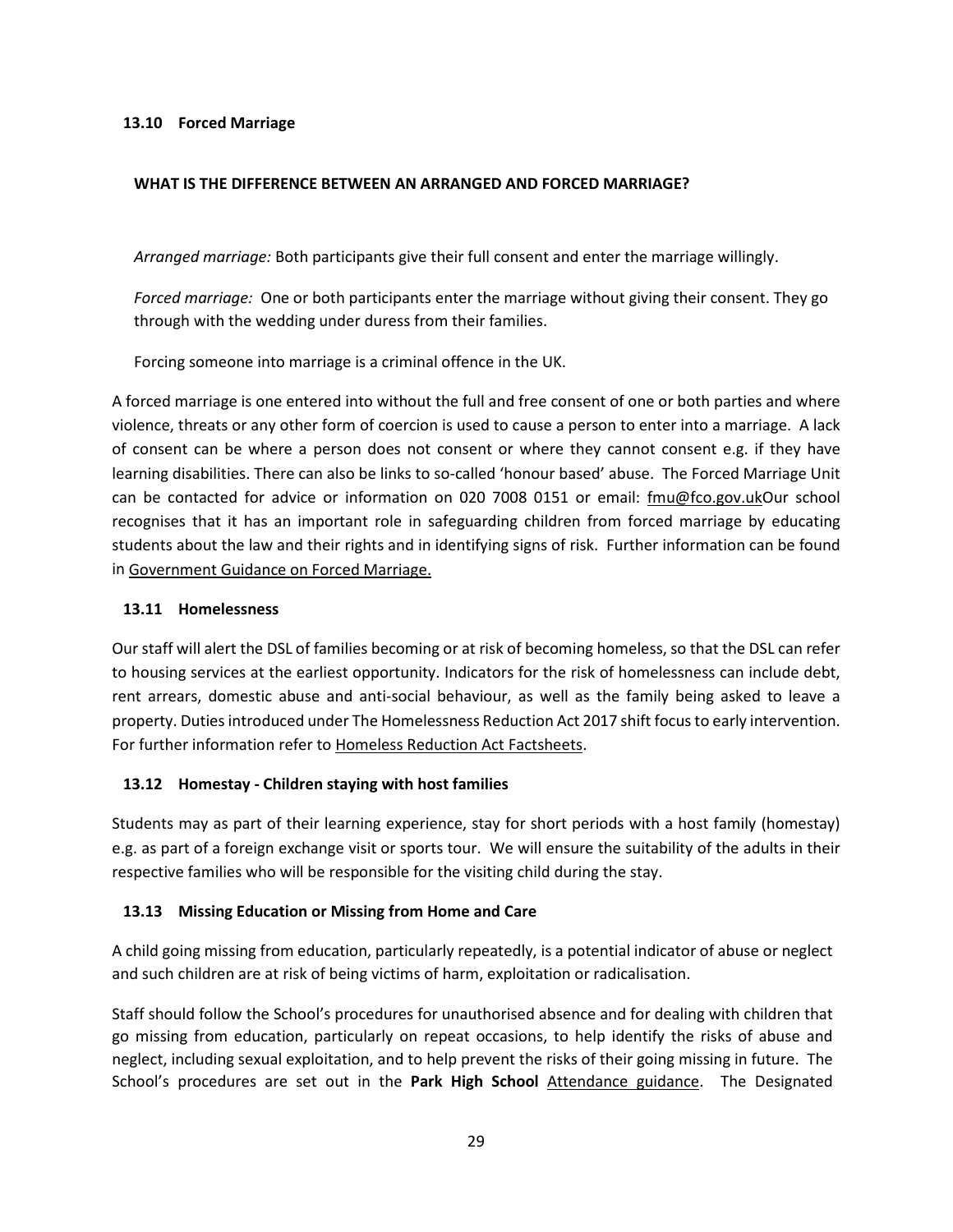Safeguarding Lead will monitor unauthorised absence particularly where children go missing on repeated occasions.

**Park High School** will fulfil its statutory duty in notifying the local authority when removing a student's name from the admission's register outside of the normal transition points. We will make reasonable enquiries to establish the whereabouts of the child jointly with the local authority before deleting their name from the register. We will also notify the local authority within five days of adding a student's name at a non-standard transition point.

When one of our students goes missing from home or care we will contribute to the police and local authority's efforts to identify and locate the child by completing th[e Grab Pack for a Missing Childr](http://www.harrowlscb.co.uk/wp-content/uploads/2015/06/GRAB-Pack-for-Missing-Children_Harrow-document.pdf)en. For further guidance see [Children missing education](https://www.gov.uk/government/publications/children-missing-education)

## **13.14 Preventing Radicalisation**

Radicalisation refers to the process by which a person comes to support terrorism and forms of extremism. It can happen in many different ways and settings. The School and its staff have a duty to have due regard to the need to prevent people from being drawn into terrorism (the Prevent duty). [Protecting children from radicalisation: The](https://www.gov.uk/government/publications/protecting-children-from-radicalisation-the-prevent-duty) Prevent Duty provides guidance for schools and childcare providers on preventing children and young people from being drawn into terrorism.

Being drawn into terrorism includes not just violent extremism but also non-violent extremism, which can create an atmosphere conducive to terrorism and can popularise views which terrorists exploit.

The Government's Counter Extremism Strategy defines 'Extremism' as: "the vocal or active opposition to our fundamental values, including, democracy, the rule of law, individual liberty and the mutual respect and tolerance for those of different faiths and beliefs. We also regard calls for the death of members of our armed forces, as extremist."

The school seeks to promote an understanding of and commitment to fundamental British values such as democracy, the rule of law, individual liberty, tolerance and respect for other people. Students are able to discuss sensitive topics, including terrorism and extremist ideas that are part of terrorist ideology, and learn how to challenge these ideas. The Prevent duty is not intended to limit discussion of these issues and the School and its staff should be mindful of their existing duties to forbid political indoctrination and secure a balanced presentation of political issues.

As with other safeguarding risks, staff should be alert to changes in children's behaviour which could indicate that they may be in need of help or protection. Staff should use their judgment in identifying children who might be at risk of radicalisation and act proportionately. Staff are encouraged to discuss their concerns with the Designated Safeguarding Lead who can advise on assessing the level of risk to identify the most appropriate referral, which could include making a referral to the Channel programme or Children's Social Care.

Channel is a programme which focuses on providing support at an early stage to people who are identified as being vulnerable to being drawn into terrorism. It provides a mechanism for schools to make referrals if they are concerned that an individual might be vulnerable to radicalisation. It is a voluntary process which allows the individual to withdraw from the programme at any time.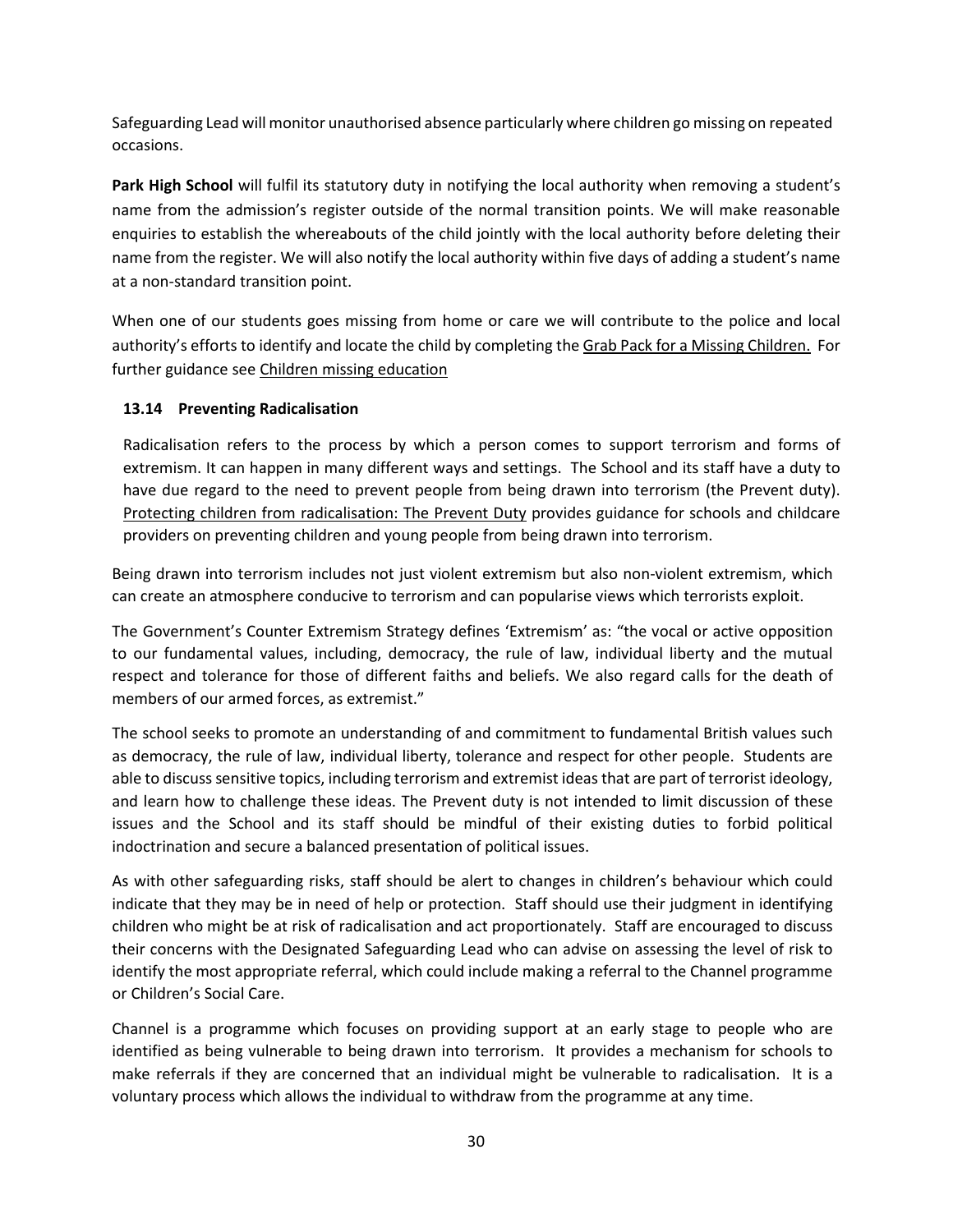All staff are encouraged to familiarise themselves with the government's website [www.educateagainsthate.com.](http://www.educateagainsthate.com/) The website is designed to equip school leaders, teachers and parents with the information, tools and resources they need to recognise and address extremism and radicalisation in young people.

The School has a risk assessment process in place for considering and protecting children at risk of radicalisation and extremism. The risk assessment takes into consideration that the internet and use of social media have become major factors in the radicalisation of young people and our school's E-safety policy and curriculum embeds understanding of these particular risks.

Our school will help to identify young people at risk and work with local partnership arrangements including the *Channel Programme* to help support and divert any young people from associated harm: Click here for further guidanc[e Channel Duty Guidance](https://www.gov.uk/government/uploads/system/uploads/attachment_data/file/425189/Channel_Duty_Guidance_April_2015.pdf)

## **13.15 Private Fostering**

We recognise the importance of identifying children in Private Fostering arrangements so that their needs can be fully assessed by the local authority. At Park High School we will confirm the status of every student's care arrangements on admission (or when a student's care arrangements change) and notify the local authority of any known or suspected Private Fostering arrangement. We will support any subsequent assessment and remain alert to any additional needs that children placed away from their immediate families might face. See links for information on what constitute[s private fostering](https://www.harrow.gov.uk/childrens-social-care/private-fostering-arrangements?documentId=12842&categoryId=210264) and details o[f The Children's Act 1989: private fostering.](https://www.gov.uk/government/publications/children-act-1989-private-fostering)

## **13.16 Substance Misuse**

**Students:** We recognise the clear role our school has to play in preventing drug misuse as part of our pastoral responsibilities. We will provide age appropriate information on drugs and alcohol and tackle problem behaviour, working with local partners to prevent drug or alcohol misuse. For further guidance refer to [DfE and ACPO Drug Advice for schools.](https://www.gov.uk/government/publications/drugs-advice-for-schools) (ACPO has changed to the National Police Chiefs' Council).

**Parental Substance Misuse:** Substance misuse (drugs or alcohol) may impact on parental capacity and can significantly exacerbate other concerns such as domestic violence or mental health issues. We will remain vigilant in identifying and supporting students and their families facing such issues, and work in collaboration with other agencies where necessary to prevent significant harm.

## **13.17 Mental Health**

**Mental Health Students:** Our school seeks to promote positive mental health in our students and to identify and address those with less severe problems at an early stage and build their resilience. We are also committed to identifying and supporting students with more severe needs and to help make appropriate referrals to specialist agencies such as Child and Adolescent Mental Health Services (CAMHS) where necessary.

All staff should be aware that mental health problems can, in some cases, be an indicator that a child has suffered or is at risk of suffering abuse, neglect or exploitation.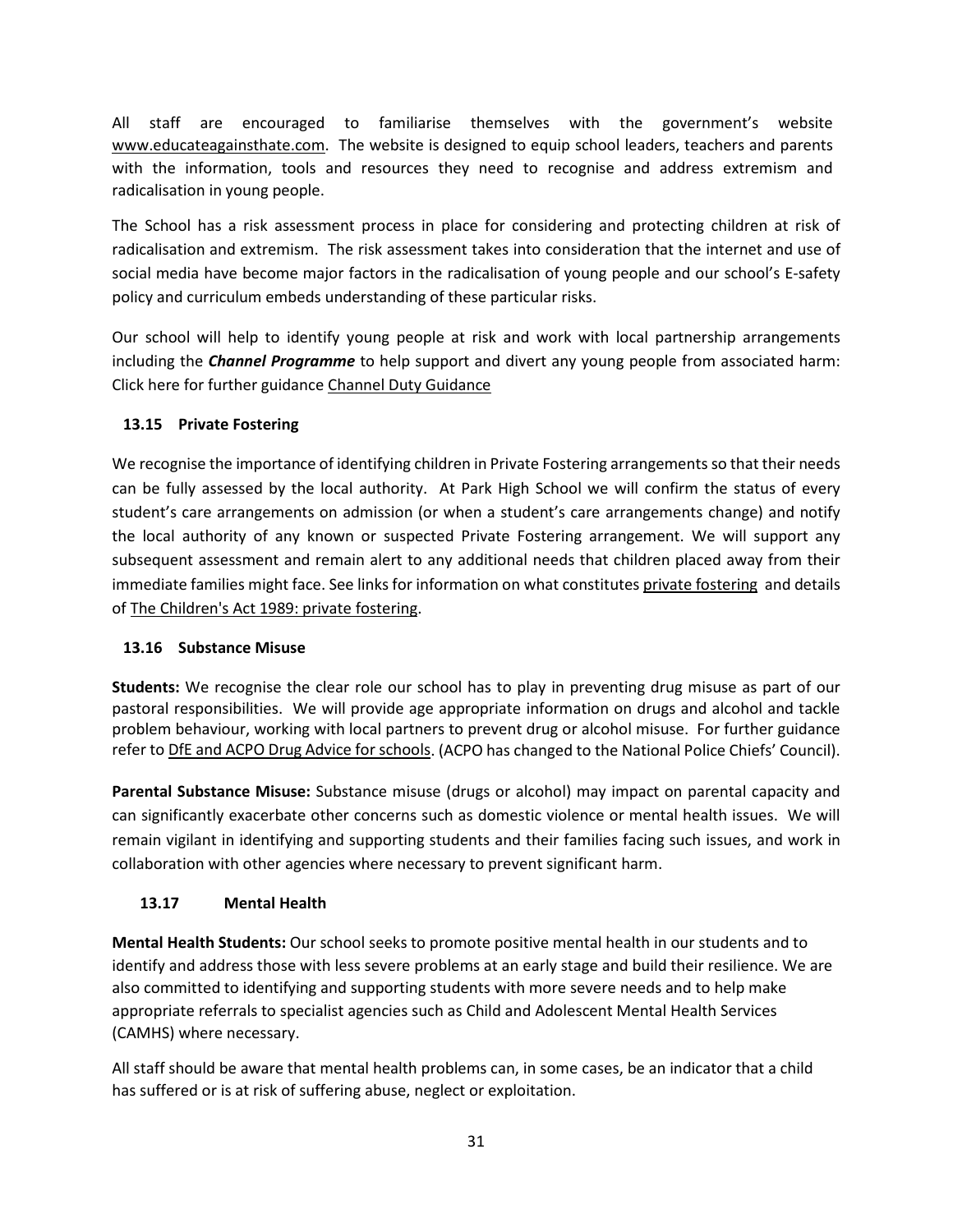Only appropriately trained professionals should attempt to make a diagnosis of a mental health problem. Staff, however, are well placed to observe students day-to-day and identify those whose behaviour suggests that they may be experiencing a mental health problem or be at risk of developing one.

Where children have suffered abuse and neglect, or other potentially traumatic adverse childhood experiences, this can have a lasting impact throughout childhood, adolescence and into adulthood. It is key that staff are aware of how these children's experiences, can impact on their mental health, behaviour and education.

If staff have a mental health concern about a child that is also a safeguarding concern, they must immediately speak to the DSL or a deputy DSL.

The Department for Education has published advice and guidance on [Preventing and Tackling Bullying,](https://www.gov.uk/government/publications/preventing-and-tackling-bullying) and [Mental Health and Behaviour in Schools.](https://www.gov.uk/government/publications/mental-health-and-behaviour-in-schools--2) In addition, Public Health England has produced a range of resources to support secondary school teachers to promote positive health, wellbeing and resilience among young people including its guidance 'Promoting children and young people's emotional health [and wellbeing'](https://assets.publishing.service.gov.uk/government/uploads/system/uploads/attachment_data/file/414908/Final_EHWB_draft_20_03_15.pdf). Its resources include social media, forming positive relationships, smoking and alcohol.

**Parental Mental Health:** We recognise that some parents with mental health issues may experience difficulties at times with their parenting responsibilities. We are committed to supporting such families and will endeavour to identify those who would benefit from early help from local services and work with them to avoid any adverse impact on their children. For further guidance refer t[o Parental mental health](https://www.nspcc.org.uk/preventing-abuse/child-protection-system/parental-mental-health/)

## **13.18 Trafficking and Modern Day Slavery**

**Park High School** will remain alert for children trafficked into the country who may be registered at our school for a term or longer, before being moved to another part of the UK or abroad. We will bear in mind that not all children who go missing from education have been victims of trafficking. For example, there may be instances of children from communities that move around – Gypsy, Roma, Traveller or migrant families – who collectively go missing from school. For further government guidance refer t[o Safeguarding](https://www.gov.uk/government/publications/safeguarding-children-who-may-have-been-trafficked-practice-guidance)  [Children who may have been trafficked practice guidance.](https://www.gov.uk/government/publications/safeguarding-children-who-may-have-been-trafficked-practice-guidance)

## **13.19 Young carers**

With so many adult responsibilities, young carers often miss out on opportunities that other children and young people have to play and learn. We in schools are uniquely placed to identify and respond to concerns and 'triggers' where children and young people may require additional help as carers. We will aim to respond early with our own pastoral support and where appropriate seeking help from local authority support services for young carers.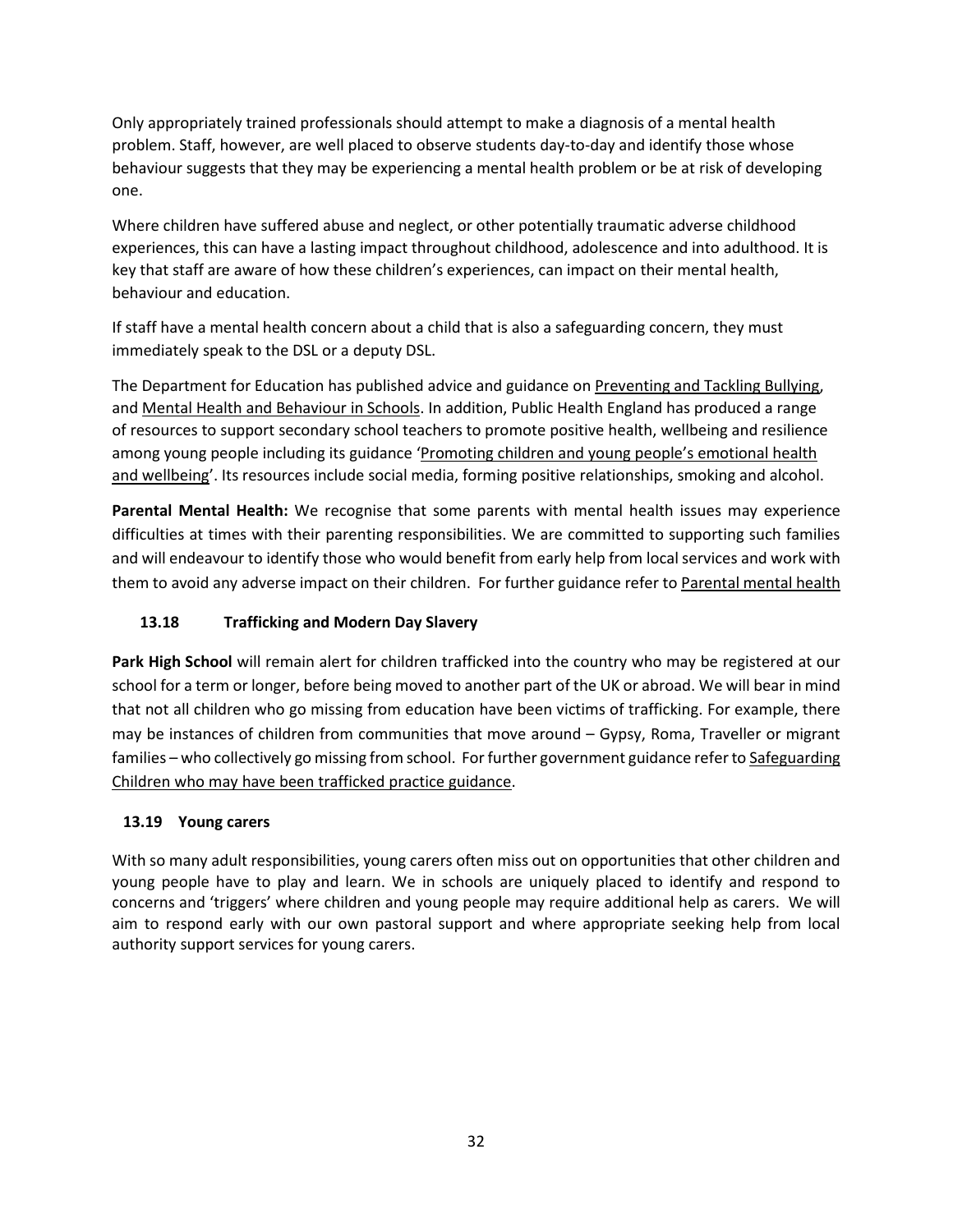#### **Appendix 1 Types of abuse and neglect**

All staff should be aware that firstly; abuse, neglect and safeguarding issues are rarely stand-alone events that can be covered by one definition and, in most cases, multiple issues will overlap with one another. Secondly, harmful behaviours such as substance abuse, sexting and truanting can put children in danger, and thirdly; that safeguarding incidents and/or behaviours can be associated with factors outside the School and/or can occur between children outside of these environments.

All staff, but especially the DSLs and their deputies should consider whether children are at risk of abuse or exploitation in situations outside their families. Extra-familial harms take a variety of different forms and children can be vulnerable to multiple harms including but not limited to sexual exploitation, criminal exploitation, and serious youth violence.

Keeping Children Safe in Education defines types of abuse and neglect as follows:

**Abuse**: a form of maltreatment of a child. Somebody may abuse or neglect a child by inflicting harm or by failing to act to prevent harm. Children may be abused in a family or in an institutional or community setting by those known to them or, more rarely, by others (e.g. via the internet). They may be abused by an adult or adults or by another child or children.

**Physical abuse**: a form of abuse which may involve hitting, shaking, throwing, poisoning, burning or scalding, drowning, suffocating or otherwise causing physical harm to a child. Physical harm may also be caused when a parent or carer fabricates the symptoms of, or deliberately induces, illness in a child.

**Emotional abuse**: the persistent emotional maltreatment of a child such as to cause severe and adverse effects on the child's emotional development. It may involve conveying to a child that they are worthless or unloved, inadequate, or valued only insofar as they meet the needs of another person. It may include not giving the child opportunities to express their views, deliberately silencing them or 'making fun' of what they say or how they communicate. It may feature age or developmentally inappropriate expectations being imposed on children. These may include interactions that are beyond a child's developmental capability as well as overprotection and limitation of exploration and learning, or preventing the child participating in normal social interaction. It may involve seeing or hearing the illtreatment of another. It may involve serious bullying (including cyberbullying), causing children frequently to feel frightened or in danger, or the exploitation or corruption of children. Some level of emotional abuse is involved in all types of maltreatment of a child, although it may occur alone.

**Sexual abuse**: involves forcing or enticing a child or young person to take part in sexual activities, not necessarily involving a high level of violence, whether or not the child is aware of what is happening. The activities may involve physical contact, including assault by penetration (for example rape or oral sex) or non-penetrative acts such as masturbation, kissing, rubbing and touching outside of clothing. They may also include non-contact activities, such as involving children in looking at, or in the production of, sexual images, watching sexual activities, encouraging children to behave in sexually inappropriate ways, or grooming a child in preparation for abuse (including via the internet). Sexual abuse is not solely perpetrated by adult males. Women can also commit acts of sexual abuse, as can other children. The sexual abuse of children by other children is a specific safeguarding issue in education (See section XXX).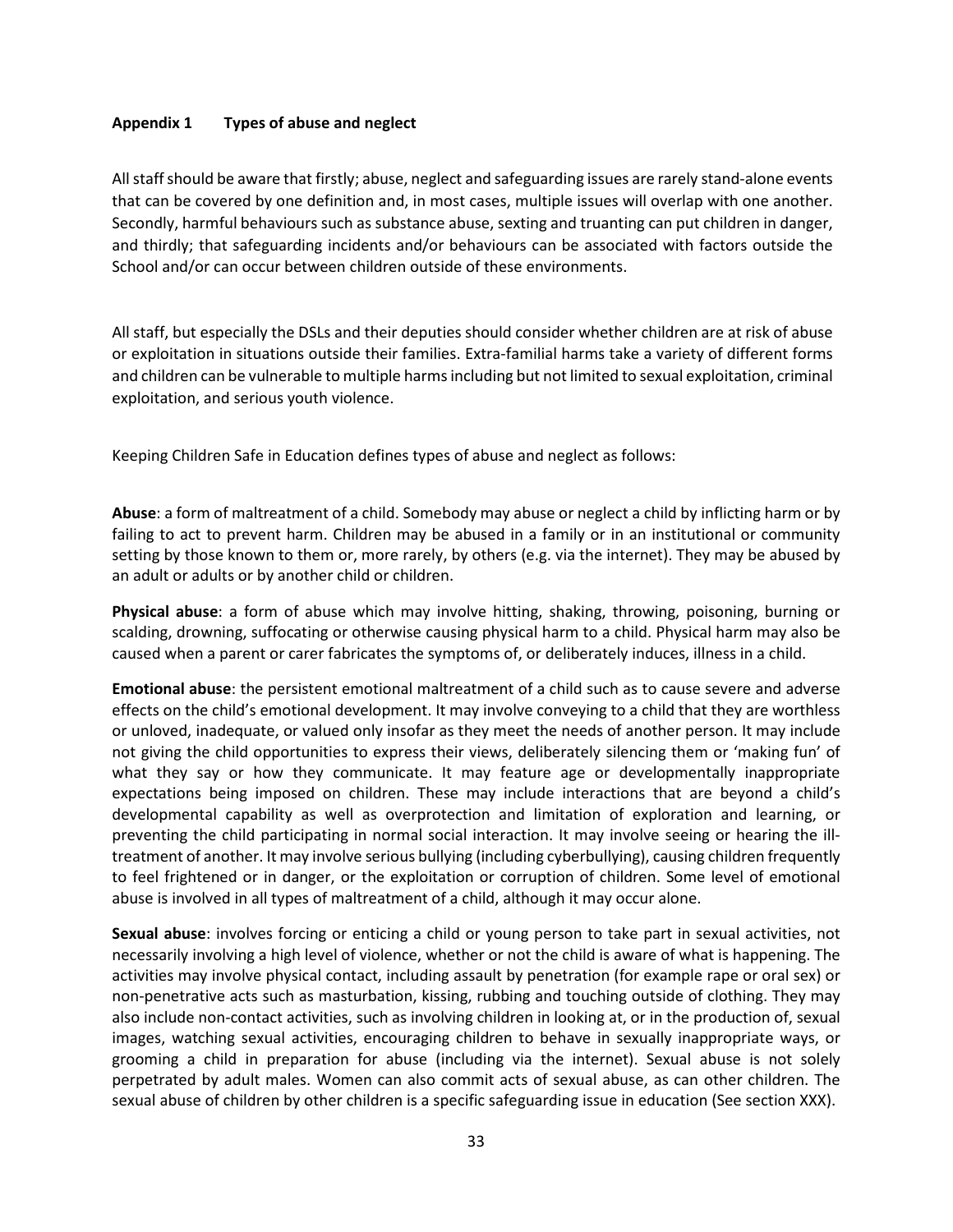**Neglect**: the persistent failure to meet a child's basic physical and/or psychological needs, likely to result in the serious impairment of the child's health or development. Neglect may occur during pregnancy as a result of maternal substance abuse. Once a child is born, neglect may involve a parent or carer failing to: provide adequate food, clothing and shelter (including exclusion from home or abandonment); protect a child from physical and emotional harm or danger; ensure adequate supervision (including the use of inadequate care-givers); or ensure access to appropriate medical care or treatment. It may also include neglect of, or unresponsiveness to, a child's basic emotional needs.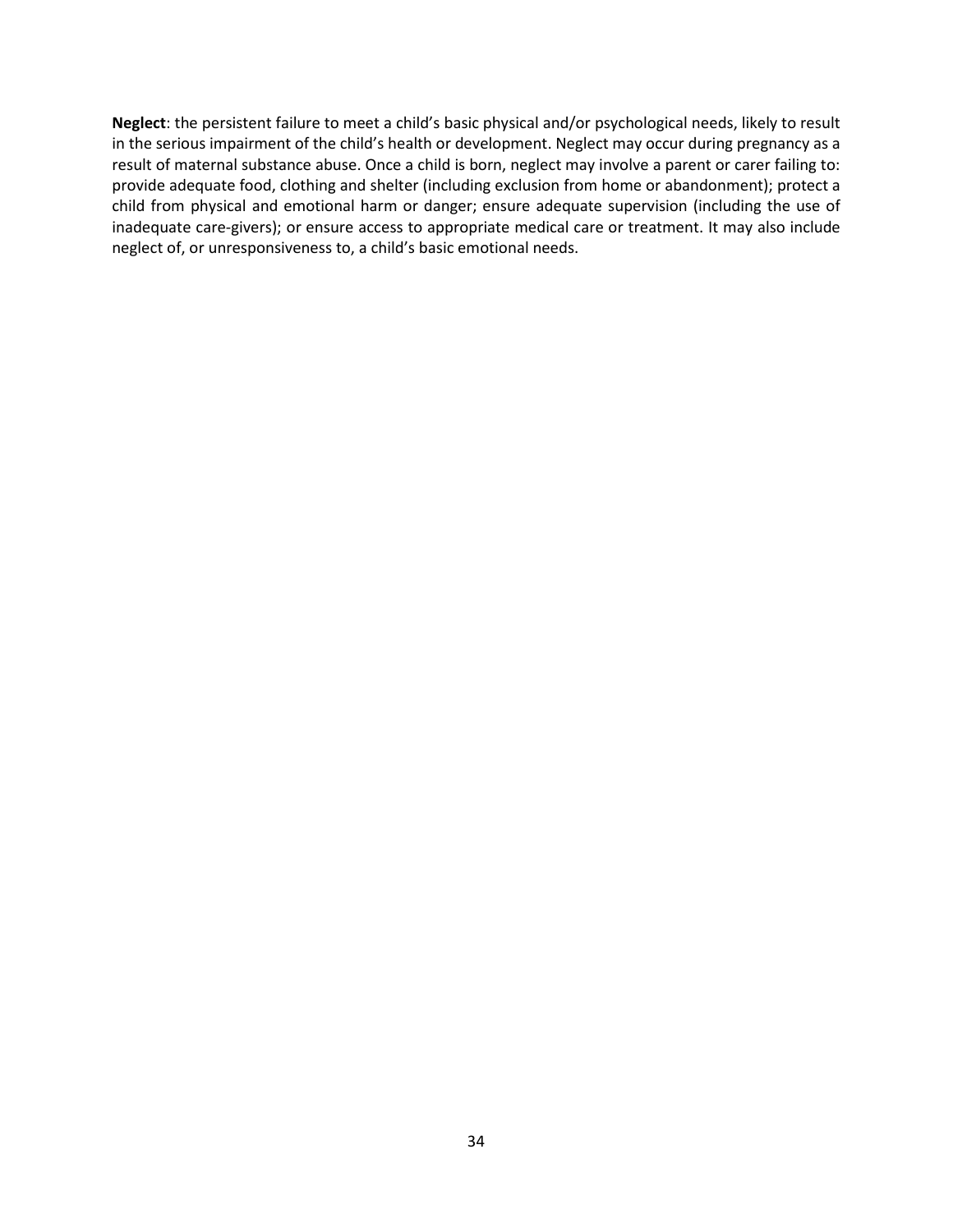

**child's best interests must always come first**